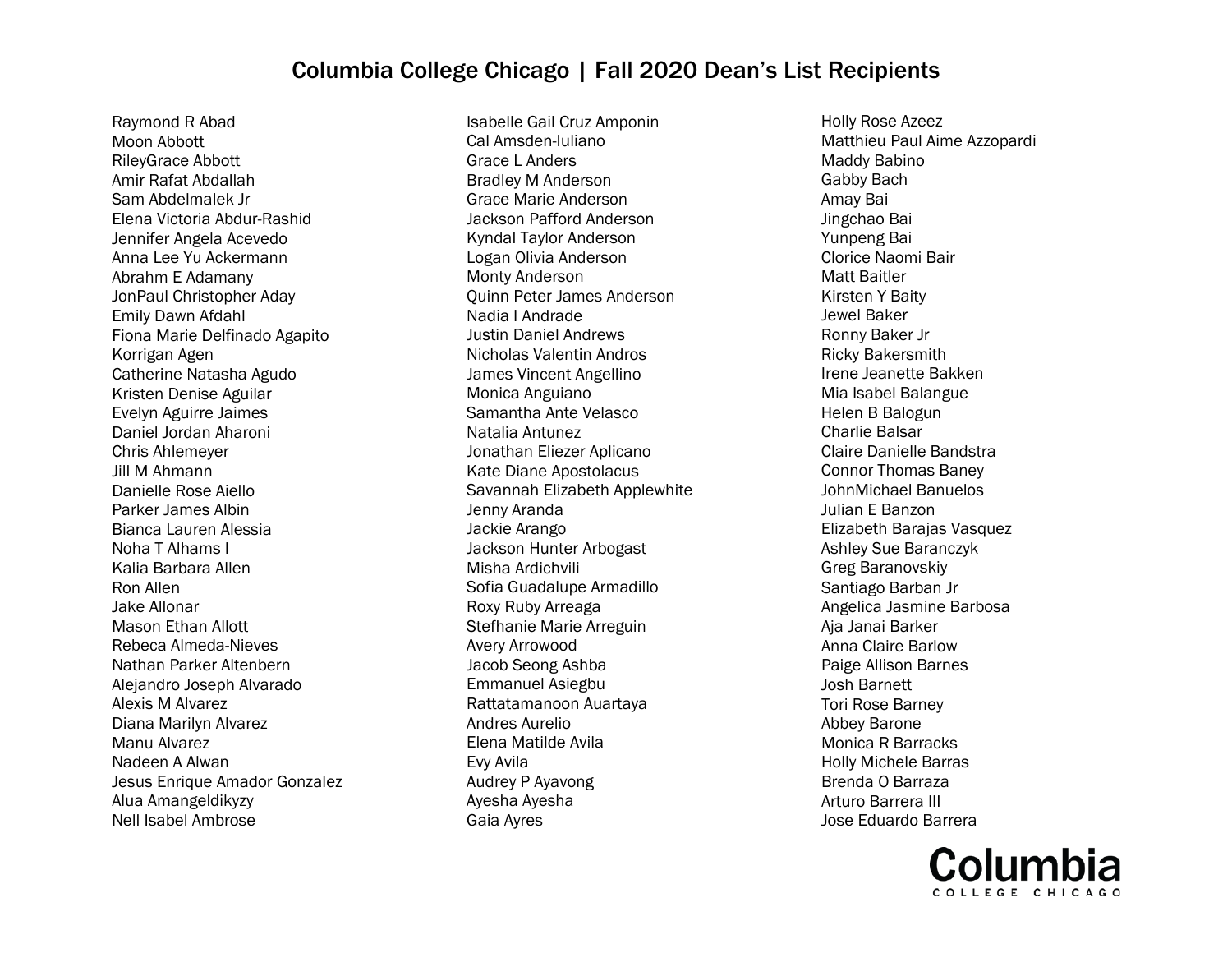Carson Marie Bartholomew Lillianna Coralyn Bartlett Caroline Paige Barton Wynter Bates-Barnes Anna Elizabeth Baumeister Jaeya Nelice Bayani Lauren F Bayless Louise Bean Gwenyth Foxe Bechtel Mariana Belaval Brittney Bell Jala Mary Aje Bell Torrie Bell Karoline Ruth Bellamy Cy Pedro Beltran Quincy Nicole Benedict Aneliese I Benitez Elisabet Benitez Cyandra Kaye Bennett Aisling Mairead Benson Paul Richard Benson Syd Berenyi Bailey Marie Bergen Kira C Berkoff Jordyn Mira Berkowitz Maria Berman Katelynn Mary Bernal Paige Judith Berndt Anna Christin Bernhardsgruetter Mary Rebecca Bernthal Alexis Channing Berry Addy Bieniarz Brooke Elizabeth Birkland Catherine Daley Birky Vanessa Sabrina Bittar Karolina Wiktoria Blachowska Jay Black

Manuel Carl Blackmon Bella Rose Blackshaw Sydnea Nicole Blair Justin A Blanner Georgie Blenkey-Tchassova Kevin M Block Alana Corrinne Bloomfield Nathan Bobey Sara Orozco Boe Grant Jefferson Boehne Corissa Shae Boerner Connor Aron Bohn Maddie Bolen Martin Nicholas Bolivar Hannah M Bolstad Ella Bryant Bondy Matthew Bonte Hadley Anne Katherine Booker Natasha Ann Boord Lenny Borzov Mario Thomas Bosca Joshua Teuscher Boshell Bailey Lee Bossert Dani Boudreau Daria Kristen Boudreau Carolyn Elizabeth Bouso Raven C Bowlin Adrian Talia Bowman Alexis Boyd-Holling Taylor Lauren Boydston Breanna Jean Boyer Bennett Rea Boyle Celeste A Brace Fallon M Braddy Sage Raina Morstad Brahmstedt Nathan Branch Trinity Amber Branch

Natalie Kathryn Brandy Stephen Joseph Bratton Spencer Brauch Nik Brecht Emily Barbara Bremner Jasmyne Nicole Brice Kelly Briceno Cole Hutton Briggs Elisabeth Marie Brigham Charlotte Ariela Briskin Gabby Brockman Layla Maria Broderick Laura Zanwen Bronson Lucia R Brooks Molly Rachel Brooks Phylinese Vashawn Brooks Kayla Lynn Brougham Wrett Phillip Brower Wyatt Richard Brower Anna Grace Brown Ashley Simmone Brown Austin Edward Brown Cobey Carlyle Brown Drew Brown Elaine Caroline Brown Iesha M Brown Justus JaWan Brown Kacie Ruth Helen Brown Kaylee R Brown Nicole L Brown Zak Thomas Brownell Casey Catherine Bruchwalski Ryan Edward-Lee Brumback Hannah Rose Brumfield Olivia Jean Brunell Dan Brunk Paige Alison Brunsen

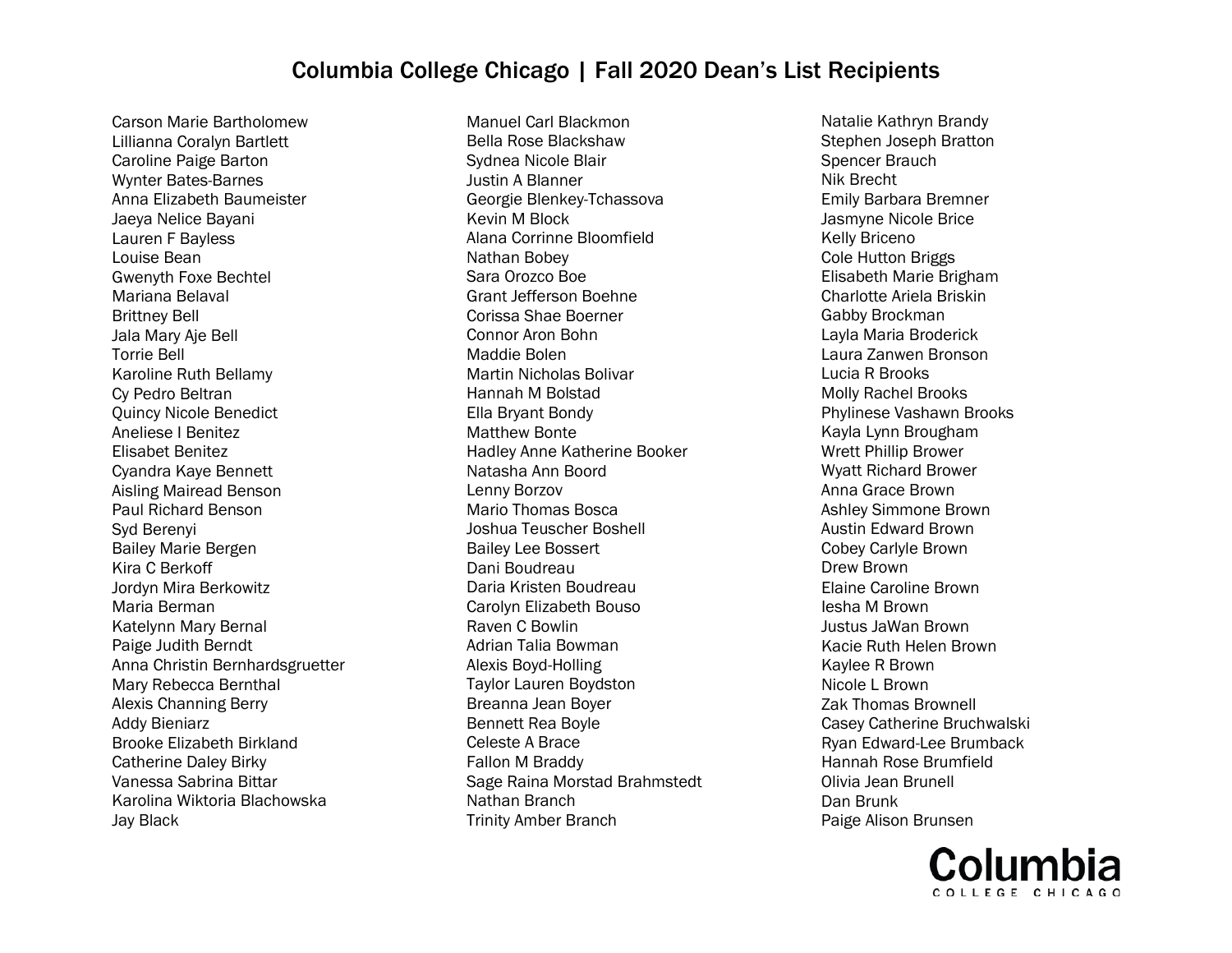Almani Camille Bryant Kyree K. Bryant Holly Buchaniec Zoe Elise Buda Noey Budde Alexus Nicole Buford Gabriela Bula Hans Olesen Bunn Aliyah Glorious Burchette Kaely Faith Burgardt Elly Burke Jay Burmesch Sarah Burnett Ariel O Burns Amanda Jane Burris Brynne Claire Bursack Robbie Burtelow Anna Marie Busalacchi Audrey N. Busbee Dileanny E Bustamante Ava Butera Blythe I Butler Emma M Butterworth Michaela Elizabeth Byers Jack Bynum Rani D Bynum Sam Byquist Matt Byrne Fabian Cabrera Jacob Edward Cabrera Asia Camille Cadenhead Shekinah Cage Katie Cahal Kirsten Angela Calabrese Sam Caldera Yesenia Calderon Parker Jane Callais

Kirby R Callan Jared C Callaway Eugenia Isabel Calleja Lesley Calvillo Anyssa Kaylyn Camacho Ambria Kelcy Campbell Xavier Campbell Domenic Mario Campo Dana Aslyn Campos Jerry Campos Jose Nicolas Canchola Nick Bradley Candey Rene Canelo Gabriela Cantu Liberty E. Mo Cantzler Yu Cao Sam Caranicas Sean Joseph Carberry Gwen Carhart George Joseph Carioscia Aj Caris Bryn Carlson Lily Christine Carlson Lexi Carmody Aileen Araceli Carranza Denice Carrera Reenie Carroll Brigitte Carson Lisette Carteno Jasmyne Carter Kailan R Carter Kylan Elisha Carter Nia Carter Julian Carvajal Haley Thorpe Cary Dylan M Case Rose Gitter Casolari

Angel Alfredo Castanon Juliette Castillo Alondra Castro Gigi Castro Nory Catano Sam Cederholm Indiana Am Celerier dit Lormont Nova Centeno Thais D Centeno Rigoberto Cervantes Rory Francis Chaillier Madison Skylar Chain Aliana Michelle Chambliss Alex Chan Karen Leigh Chaney Evie Chang Conner Joseph Chant Caley Jordan Chaquinga Emma Catherine Chasse Xander Quinn Chatman Isaiah Chavez Jennifer Giselle Chavez Malcolm Dennis Blondin Chen Yu Chen Chen Yulin Chen Xi Cheng Nima Cheraghchi Jacob Chernok Julius Y Cheung Sebastian Chino Anabelle Taylor Chinski Yanni Chisolm Noah Dominic Chlebeck Molly Lynn Chmiel Cole Chobak Olivia R Choberka Julienne Esli Chollette

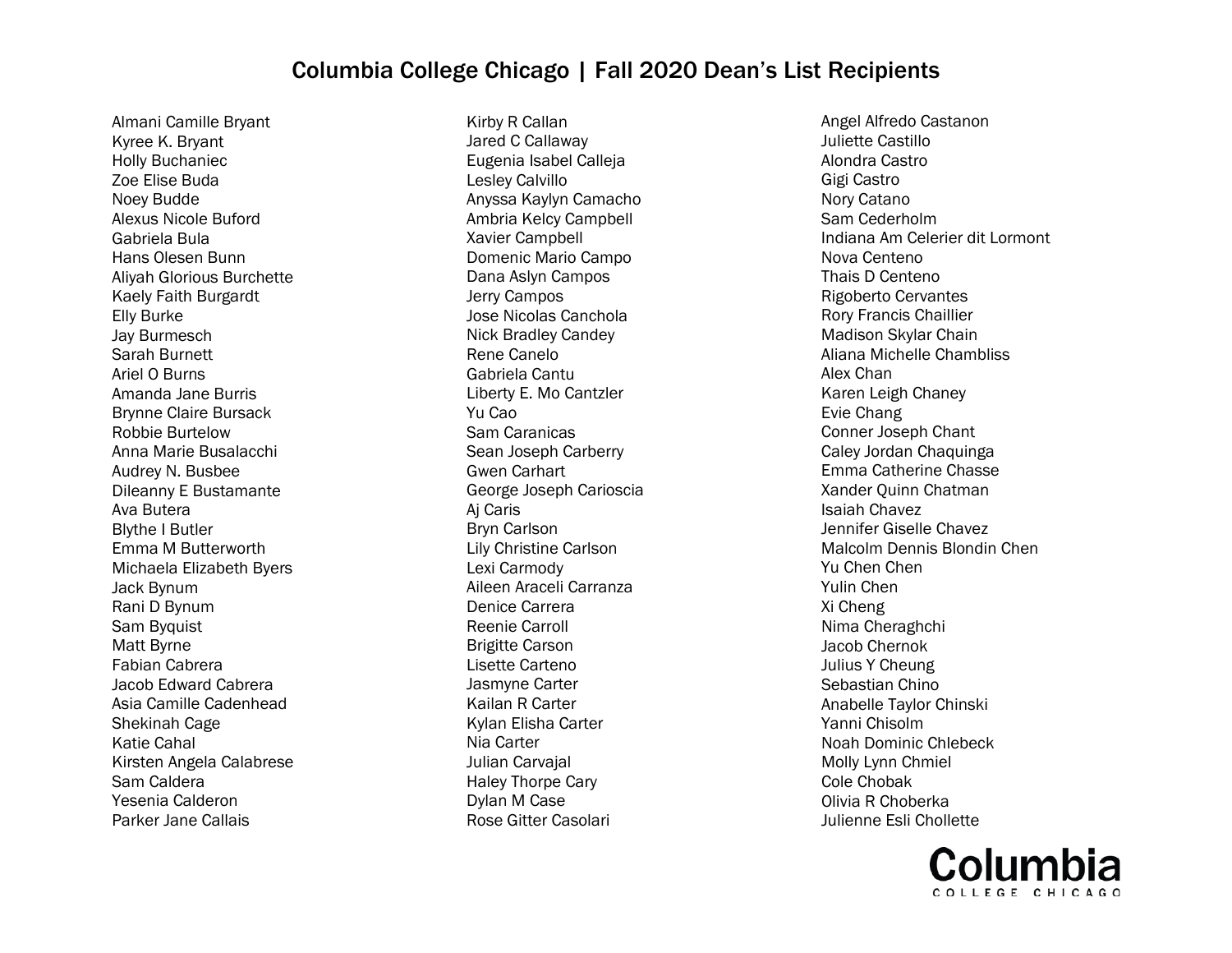Kalin Alice Chong Rebecca Denise Chrabaszewski Skyler Bryant Chrisman Justin Edward Christensen Rebecca Un Ying Chu Ryan S Chu Jocelyn Ann-Marie Chubb Joy Marie Ciancanelli Zach Ciecko Mary Alex Cina Clare Anne Cinelli Breilynd Najhai Clark Cole Clark Jacob Dylan Clark Mickayla Hope Clark Nyah M Clay Chloe Raven Clement Lili Clendinen Pat Clifford Emma Catherine Close Parker Colby Cloutier Lorenz B Coballes Garrett Ari Cohen Olivia Frances Cohen Isabel Alexandra Colado Isaiah D Colbert Jr Mars Colbert Elizabeth Rose Collins Sam Collins Sydnie Marie Collins Tara A Collins Sophia Mae Collova Moira Francis Colvin Alaina Renee Conner Jonathan Riordan Connolly Danielle Mireya Contreras Zeb Cooley

Terence David Cooney-Waterhouse Eli Girard Cooper Nick Cooper Peyton Marie Cooper Christine Michelle Corazza Augustus Carl Corder Aramis Raven Sky Cordova McKone Trevor Corkery Taylor Ann Corkill Omar Coronel Jr Priscilla Marie Corral Katherine E Corrigan Cathleen Kiara Cosajay Christian Alexander Cosme Alexa Rodriguez Costa Alba Mariely Cota Hollie Wynter Coto William Matthew Cox Aidan Samuel Cramer Kellin Maxwill Cremeens Kyle Justin Crenshaw Danielle Monique Crim Candice L Crisp Breea Ann Cristofoli Sydney Celene Critten Elise Crockett Allison Cross Chelsea Yusi Cruz Sophia Marie Cruz Maya Delaine Cruz-Phillips Michael Anthony Cuevas Allysa Culasino Sarah Mackenzie Cullen Sammy Cunningham Carmen Marie Cyr Anna Lorene Czechut Hoffman Logan Czernia

Mats Joseph Dahlberg Kallie M Dahlman Connor Benjamin Dalrymple Ora Batya Damelin Brandon Tyler Dams Lilly Dandenell Marco Evan D'Andrea Dyana T Daniels Mary Catherine Daniels Skyler Laura Sage Daniels Saije Angelina Dann Athina Darrus Jasmine Desiree David Aspen Mari Davies Gareth Davies Hannah Ruth Davila Isaura Davila Aaliyah Tranice Davis Allison Nicole Davis Cc Davis Che Maurice Davis Hannah Davis Kolin Ryan Davis Sydney Kay Davis Tim Davis Brenden James Dawley Jordan Ammani Dawson Krizia Michele De Abreu Fabian Orlando De Diego Isabella De Jesus Ginger Alexandra De Leon Angelo Casagrande de Mello Jose De Jesus De Paz LeNece Alexandra-Myles De Salle Mikekara Dean Kat DeAngelo Belle Decker

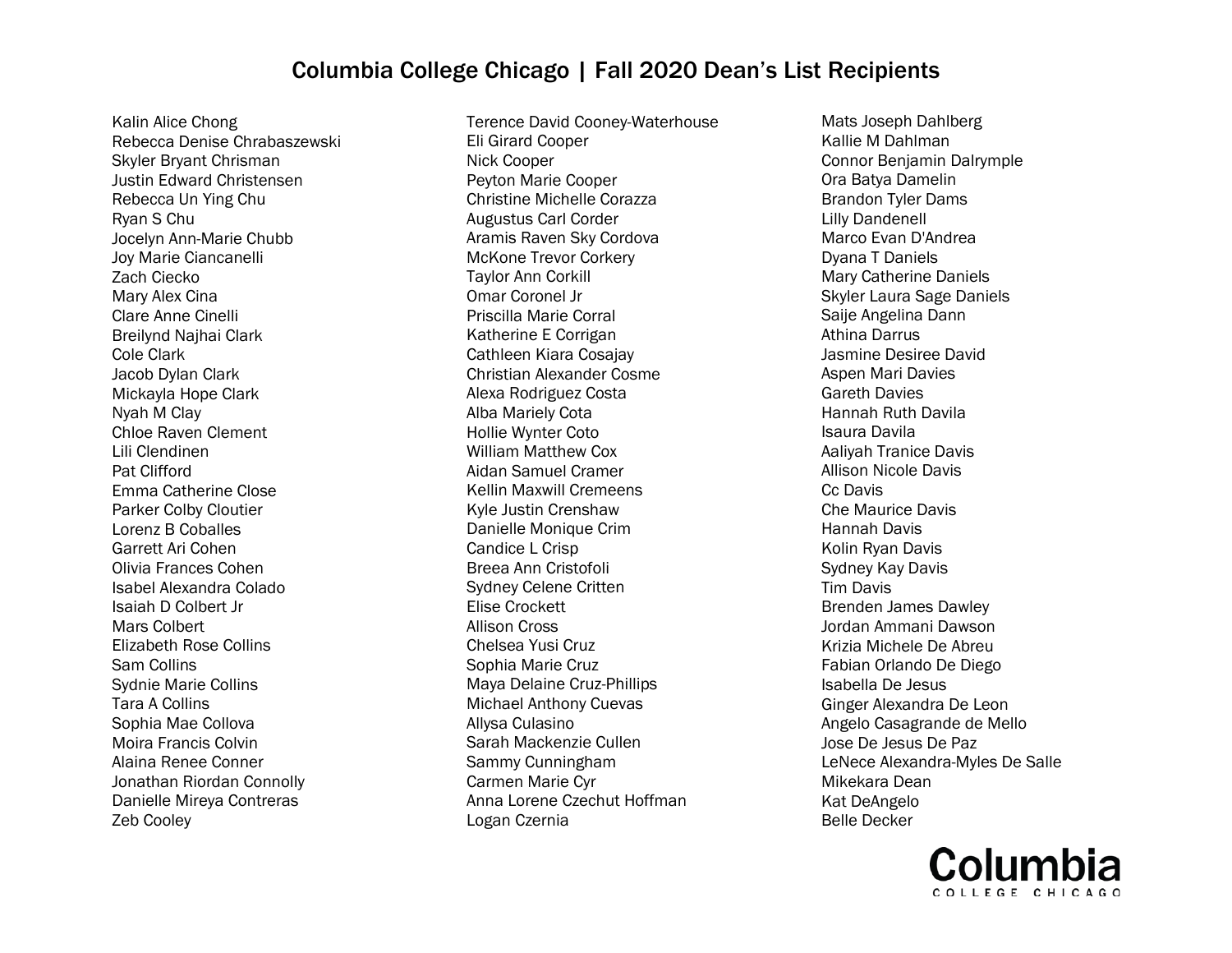Finn L Deen-Lester Liv DeHainault Keanna Lillian Marie DeHaven Alex Del Re Marian Del Valle Michelle Lynn DeLaMatter Kyle Gregory Delaney Sol Delgadillo Amaris T Delgado Shalyn Delhaes Jensen Grace Delius Codee Marshall Delong Theodore H DeMask Blake Deneau Rita Clare Dennin Winston Ricard Derry Will Desposito Mari Devereaux Alexis Lauren DeWitt Hailey N DeWitt Joey Diamond Jackie Diaz Kaley Diaz Jennifer Scarleth Diaz Tinoco Scott McCoy DiBenedetto Aidan Kidd Diefenbach Gavin Diehl Sofia Cassandra DiGiovanni Eli Dilbeck Isabella K Dillman Peter Samuel Jean-Marc Dinius Shane M Dioneda Paul Walter Dipping Lauren Elizabeth DiSandro Rachael Ann Disher Jaxon S Dobbins Maureen Kara Doherty

Christopher Joseph Dolan Nora Elizabeth Dolin Bianca A Doman Sean Donald Domkuski Christopher R Donahue Reilly Aileen Donnelly Caitlin Anna Dooks Madisen Lynn Dove Ryan Michael Draybuck Kristina A Drendel Marisa R Drinkwater Delaney Ansleigh Drummond Kacper Krystian Drwenski Calista Kundankia DSouza Harrison Alexander Ducommun Charlotte Ann Duff Sophee Frances Dull Reilly Dultz Makeda Kathleen Duncan Austin M Dunham Matthew Anton Dunko Shane Christopher Dunn Deven Dhananjay Duphare Jazmin Duran Nery Duran Jessica Durbala Adriana Duria Chloe Mae Rose Dutton Samantha E Dwyer Elliott Gerard Dynes Gisèle Easton Gabrielle Rose Eatherton Jordan R Ebel Luise Ebeling Taraja Echols Ren Eck Wyatt Robert Ecker

David Anthony Edmonds Summer Edwards Catrin Blythe Efken Jake Eisendrath Nicholas William Eisner Brianna Jacqueli Eittreim-Davis Sarabelle Urechukwu Ekechukwu Jonathan Jerome Elkins Hannah Lei Ellingson Jackie Elliott Axel Douglas Ellis Sarah Jane Ellmaker Magnolia Blue Emerson Eva Marie Empleo Rashell M Encalada Katie Engler Paulina Enriquez Mata Quinn Maxwell Erickson Eloise Jean Ericson Daphne Guadalupe Escalante Ilani Escoto Jacob Allen Eskuri Zacharie Esperanza Edgar Espino Jacob David Esposito Alex Estes Asha Mangione Ethington Brooke A Eubanks Abby Evans Devin Therese Evans Mike Evans Ingrid Mariela Evariz Kelsey Lynn Fahey Gerrit Fahr Joe Faibisoff Joel Fajardo Allen Falcon

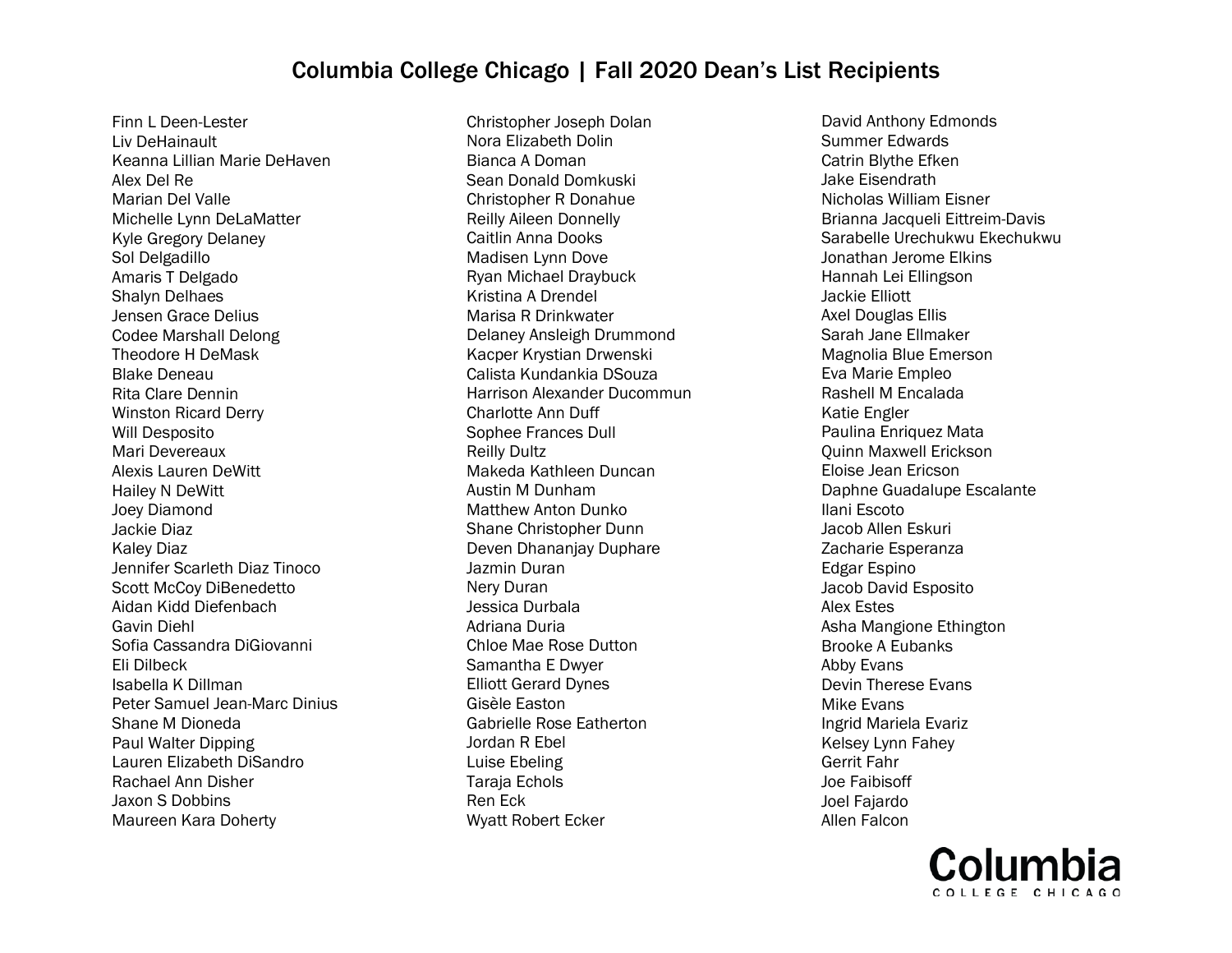Christopher Farah Gillian Nicole Fauntleroy Yaseen Fawzi Loren Grace Fay Molly Ryan Fay Sofia R Felino Lucia Felix Mary Lee Fenner Kacey Victoria Ferber Julia Marcella Fernandez Sarah M Fernandez Omar Ferrer Sebastian Thomas Ffrench Tori Fiddick Nadia Fields Nishon Fields Jacqueline Figueroa Mary Filatova Rhona Jessica Villaca Filgueras Kat Filipatos Natalie Sarah Finfer Norah Elizabeth Finn Bricia M Finner Anna E Finton Colwyn Thure Fischbach Chane Fischer Emily Fischer Eli Fish Donovan X Fisher Laney Fisher Leah Patricia Fishwick Liam Bryant Fitch Seah Lillian Rose Fitzgerald Neo Flammanc Nolan Inglis Flavin Bel Flores Nataly R Flores

Peyton Neea Flores Amari A Flowers Tea Floyd Snag Flynn Penny Folger Ky Foreman Avery Philip Forrestall Gretel Marie Forsythe Bonnie Rose Fortier-Shultz Sam Fosbinder Keely Marie Fouts Kaylee Fowler Charlie Fox Tayah Danyiel Fox Bayden Fraley Gabriel Max Franciscovich Gerardo Franco Jr Katherine Marguerite Franks Jack Andrew Frankwick Alice Mae Franssen Hylan Gabriel Frassrand Mia Nicole Frazier Pat Frazier Jake Fredrickson Josh Freehill Ella Freeman Dale Andrew French Noah Frick Joshua David Friedman Scarlet Frishman Megan Rose Froehlich Stefanie Ann Frontera Anthony Fuentes Bella Luna Fulk Maya Frances Fuller Emma Fulmer Tiffini Nichole Funches

Derek Nathaniel Gadlin Anne E Gage Julia Noel Gagliardo Nathan Frederic Gagnon Colin Michael Gaines Daria J Gaiter Marc Vincent Dictado Galang Ximena Galindo Mason Rae Galvez Haotian Gao Max Garay Pedro Nogueira Garcez Alejandra Garcia Isabella Celeste Garcia Jake Garcia Jennifer Jazmine Garcia Joe Garcia Mari Garcia Lily Ellen Garcia-Daly Ang Gardner Gregory Nicholas Garibay Michaela Mattyson Garner Deannaura Sheranisha Gary Declan Richard Gatenby Ruby Madison Gatenby Ari Gates Madeleine Rose Gates Emma Jeffrey Gaudette Jana Caitlin Gautschy Adrian Gustavo Gavidia Caity Gee Dylan John Gee Tommy Nicholas Gennaula Alexandra Salling Georgopoulos Jared B Gerard Cande Gervasoni Kristen Renee Gesicki

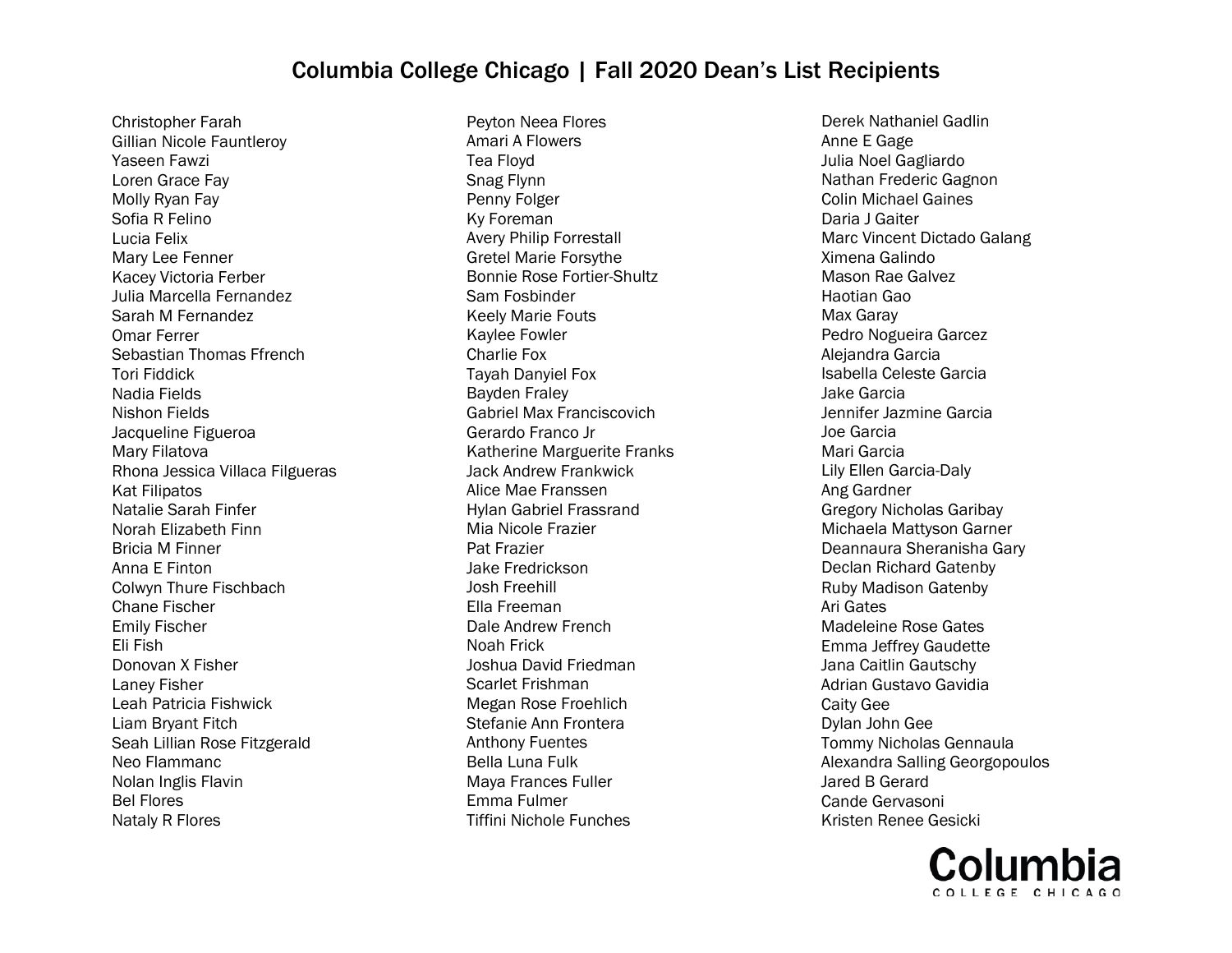Mari Giacopelli Isabella G Gianesi Amina Simone Gilbert Ally Kathleen Gill Sydney Marshall Gilliam Erin G Gillihan Moriah J Gilman Lydia S Girard Jaysen Thomas Giroux Reese Taylor Givens Lauryn Michelle Glaser Kevin C Glazer Stephen Gleason Ethan Boyd Glover Katie Gnade Emily Go Gianella Goan Alex Godefroid Irina Goldman Elena Goluboff Joey Gomez Alex Gonzalez Brandon Gonzalez Bri Gonzalez Elias Jimmy Gonzalez Rosario Guadalupe Gonzalez Ian Uriel Gooderham Jack P Goodman Fiona Isabella Good-Sirota Taylor A Gordon Alana R. Gordon-Levine Ivan Goroshko Kathia Nayely Gorostieta Reyes Brandon Matthew Gorski Petya Valentinova Gotseva Theresa A Goudy Jesus Govea Jr

Julie Ann Govedarica Anna Drew Govert Caleb Michael Gracyalny Julia Rose Gradwohl Marquisa Victoria Granberry Sarah Cecile Granstrom Mara Grasse Isaiah Terrell Gray Gregory Louis Greco Catherine Green Madison Rae Green Julia Elizabeth Greene Natalie M Greene Ethan Morrison Gregory Oliver DeConick Grenke Tom Greto Daniel Joseph Grib Chloe Rose Griffith Genus Griggs Helen Merret Grimes Jordyn Rose Grist Cole Hirsch Grodzin Jack Grooms Alana Claire Gross Alani Michelle Gross-Roberts Taylor Lynn Grubb Aaron James Gruenthal Dominic Angelo Gruszczynski Marcus A Gualandri Tyra Guan Natalia Guardia Cristina Maria Guarino Juliana Gueno Andres Guerra Diego Guerra Karina Guerrero Caroline Patricia Guffey

Lisa Marie Guillen Payton E Guinan Darby Jack Gustafson Joe Gustaitis Jessica Gutierrez Melanie Krystal Gutierrez Regina Gutierrez Sesash Gutierrez Aryanna Guzman Miriam Guzman Helena Haber Karen Habicht Lucien Hacker Connor Hagen Quencey Elizabeth Hall Quintessa Grace Hall Veronique Carmel Hall Jessica Leila Hallam Kaylee Kathleen Halliday Ayat Hamed Delani Hamilton Hannah Ruth Hamilton Kaylee Erin Hamm Reagan Claire Hampsher Lindsay Kayla Hampton Olivia Hampton Brittany Kayte Handel Lev Beton Handmaker Peter Hanna Hanna Layla Li Hannaford Laiqah Lorraine Hanold Kyle William Hansen Ai Jun Hao Zhihao Hao Arham Haque Jourie Maine Harbecke Matvey Harder

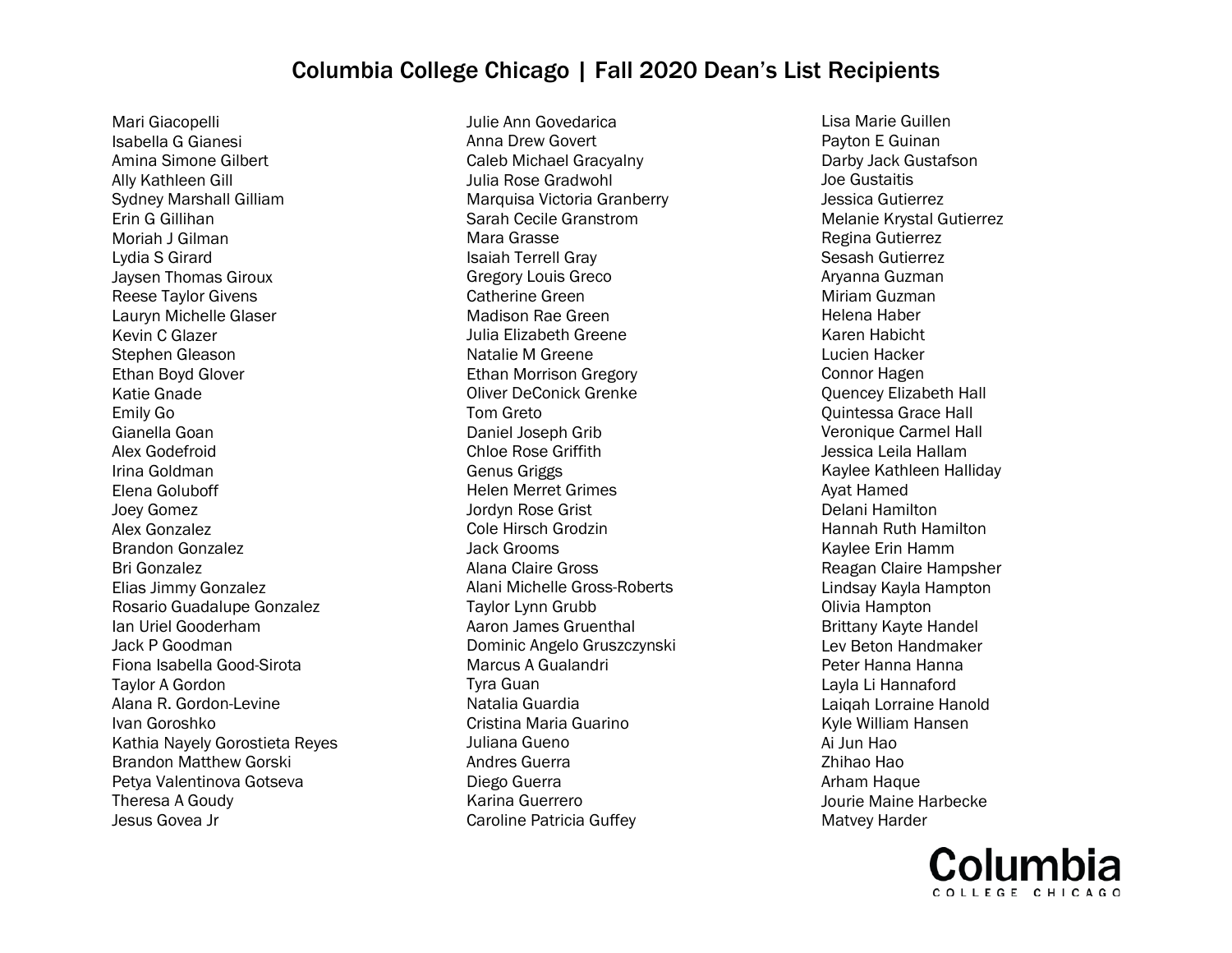Paulina Haro Lopez Dashan Lavonta Harris Jr Jake Daniel Harrison Skye P Harrison Drew Hartley Alex Hartman Amanda J Hartmann Audrey Renee Hartnett Monique Harvey Aliseea Jean Harwood Emeer Hasanpoor Yasharah Hashmi Kaylie Sun Haueisen Joshua E Hauert Grace Madeline Hauk Mya N Haupt Tandrea Hawkins Mj Hawks Camilla Sara Hawley Elizabeth Kate Francia Hayes Grace Elizabeth Hayes Kaitlyn Marie Hayes Katrina M Hayes Madeline Katherine Hays Peilun He Parker John Healey Therese R Healey Joar Hedin-Krenn Madi Hedrick Ingrid Caroline Heenie Avery R Heeringa Simone Anniesse Locke Heim Edward Joseph Hein Lani Marae Heiser Charles Anthony Heiter Ala Hejnar Madison L Helland

Ashlynn Kay Helms Matthew Amory Henderson Jr Sydni Sara Simone Henderson Adele Henning Julia Leigh Henning Aidan Matthew Henry Leland Craig Henry Maya W Henry-Maingi Dom Hensel Ruby Jane Henson Amaiya Yasmine Hernandez Armando Hernandez Cynthia Amarantha Hernandez Giselle Hernandez Michelle M Hernandez Miguel A Hernandez Avery Rose Heron Alonso Herrera Crystal A. Herrera Jess Hess Roan Robert Hesse Leah J Heuler Maddie Heuvelman Gabby Hiatt Lauren Hickey Ava Elizabeth Hickson Tim Hight Christina Elise Hilden Terreana Hilson Allison Marie Hlavacek Victoria Lenea Hoadley Summer Rae Hoagland-Abernathy Tyler Hobbs Emily Paige Hochbaum Jake Hoekstra Emma Rose Hoffman Grace Hoffman

Colleen Anne Hogan Nicole Morgan Holahan Joshua Holcombe Evangeline Zay Holden Cale Chance Holder Joy Elizabeth Holder Carl Holmes Lauren Danielle Holt Kennedy Caitlyn Homan Jennica Yvonne Hontiveros Emma Elizabeth Hoover-Grinde Karleen LaDonna Horton Rima Househ Lauren Olivia Howard Khai Howard-Nance Miles Greggson Howell Karla Guadalupe Hoyos Chanakarn Hraymanee Connor Hu Blake Huang Esther Huang Junnan Huang Carly Nicole Hubbard Jack Hubert Nancy Elinore Hueneke Brooklynn Paige Huerta Julianna Mari Huerta Sevrin Huette Braeden Huff Skye Isabelle Huff Casey Alexander Huffer Lilli Hughes Erika Huicochea Riley Michael Hulligan Maddy Humphreys Shoana Tennessee Hunt Aiya Li Hunter

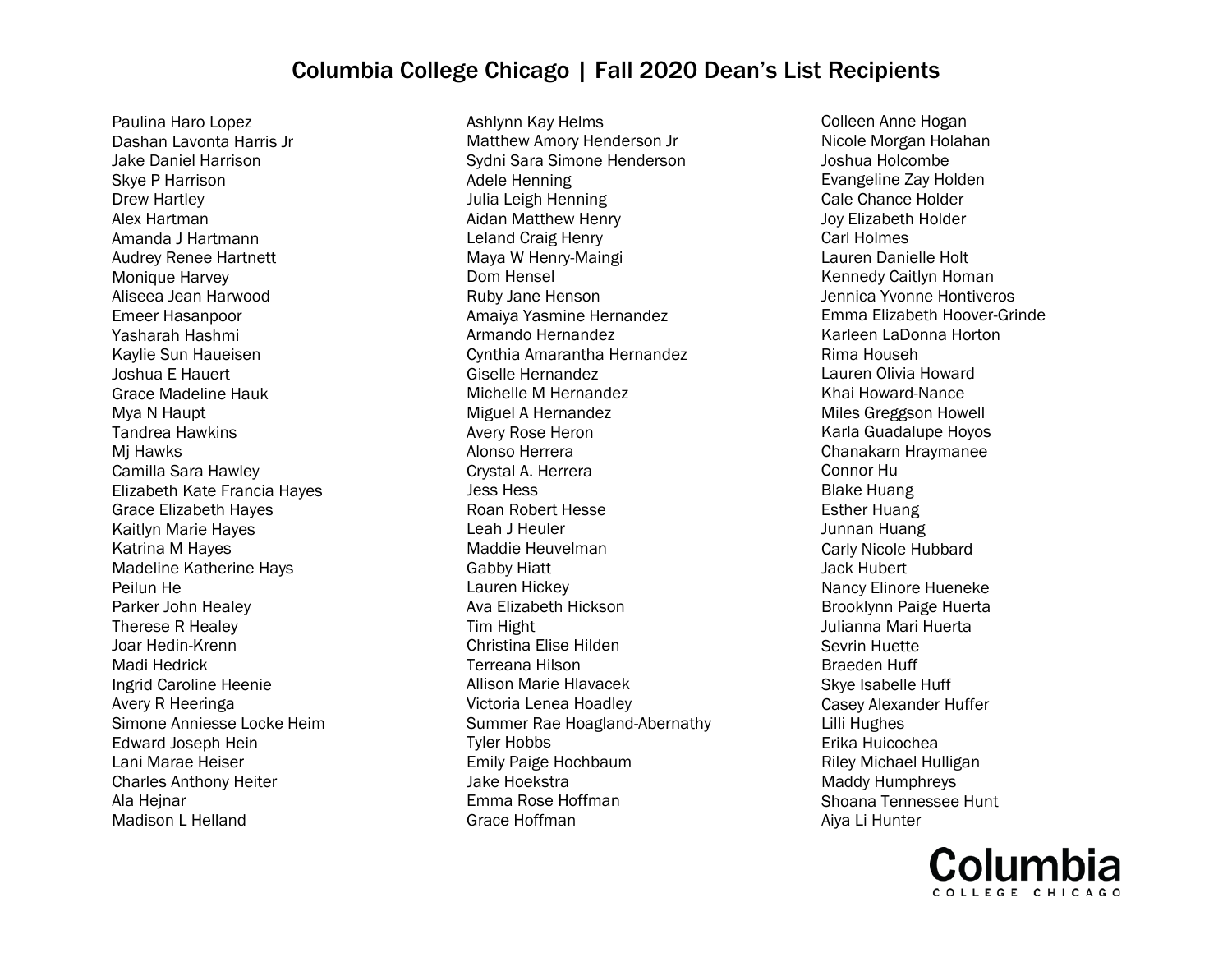Maya Keonna Hunter Freddy Husbands Emily Misun Hwang Alexandra Veronica Ibarra Anabertha Ibarra Arturo Ibarra Jr Irvin Israel Ibarra Lily Bea Indie Keri Faith Inge-Marshall Jessica Leah Ingram Sydney Kaitlyn Irish Jalen Jarreau Isley Sariya Otu Ismail Hayden Cole Israel Alyssa Grace Iverson Sophia Maria Izquierdo Kane Ramsey Jabbar Aaron R Jachim Aubriella LouAnn Jackson Legertha Jackson Tommy Jackson Ester Jacobe Emily Michelle Jacobson Lydia H Jacobson Haris Jaganjac Ainsley P Jahr Riley Jane Jakusik Eryn Nicole Jamison Jones Erika Brandy Janasz Peytin Janda Illa Jang Pj Janicki Megan Joy Janis Stephanie Princess Jara Bayan Jarad Casey Eugene Jarmes Justin Matthew Jay

Ian Jeannin Brendon Robert Jeffrey Liam W Jennings Noah Austin Jennings Devyn E Jessogne Yuyi Jia James Jiang Isabelle Jolanta Jimenez Joleen Miranda Jimenez Silvia S Jimenez Catherine Jin Weston R Jinks Addison E Johnson Amanda Adela Johnson Anna Madeline Johnson Ashton Johnson Courtney Johnson Dani Sylvel Johnson Julius D Johnson Maggie Johnson Martin Buck Johnson Ruth Marie Johnson Sloane Kirsten Clarke Johnson Katie Lynn Johnston Caroline Grace Jones Christopher Jones Jensen E Jones Jordyn Jones Kaitlyn Marie Jones Kyra Elizabeth Jones Lexie Jones Maddi Jones Marisa Nicole Jones Sabrina Virginia Jones Vivian Jones Mikayla Amani Jordan Vashon Tremayne Jordan

Oliver A Joukowsky Jessica L Jourden Kylee Rae Juchau Jessica Lynn Jurewicz Mohammed Z Kamal Kat Kamarulzaman Ariana Mieko Kanaya Sarang Kang Daniel James Kaniewski Ryo Karr Sophia G. Kassela Yanicka A Kastner Christine Louise Kattar Eva Belle Kaufman Sariah Henning Kayamba Rachel N Kearns Jack R Keating June Ann Keating Caroline Eldridge Keenan Cait Mairead Kegley Brian Patrick Kelley Emily L Kelly Erin Leigh Kelly Liz Kelly Caitlin KellyThompson Macy E Kennedy Ryder Nickolas Kennedy Maura Kent Laila Morgan Keppard Jayde Saja Kern Macey L Kern Dylan Rosemary Kerr Andrew Kiessling Chase Emery Kile Patrick James Kiltz Chan Woo Kim Matthew Kim

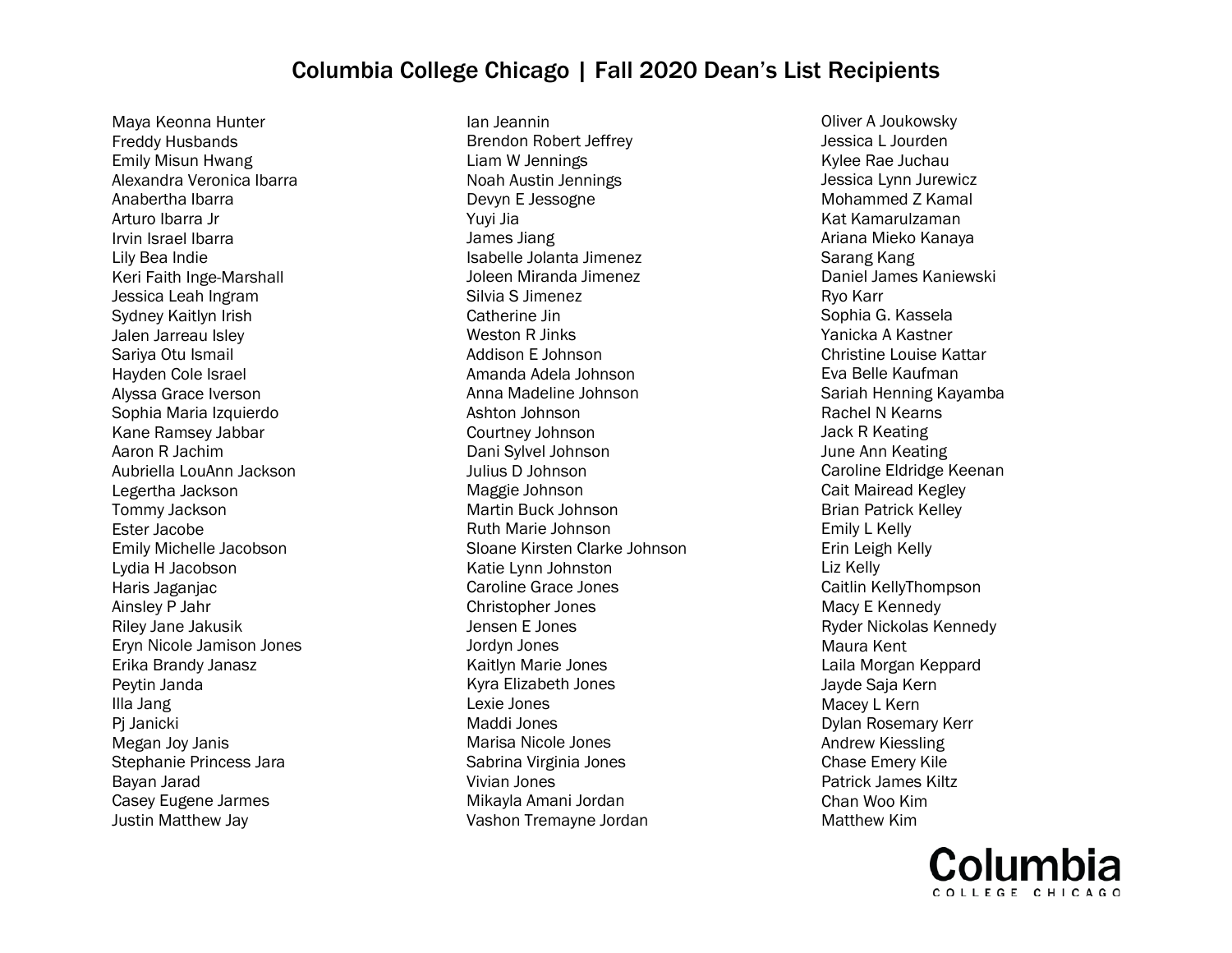Obediah Eugene Kimmel Mikela Kinamore Isabel R Kinerk Jasmine Samone King Bridget Kingston Sarah Rae Kinn Rachel M Kirby Jeremy Aiden Kirkland Alexis Joyce Kirkpatrick Paige J Kizer Katie Klear Marcus Klein Katlyn M Klepp Emma Minette Knapp Ben Kneblik Don Knechtel Victoria Helene Knoll Peyton John Knowski Abigail Kendall Knox Celia Rose Knox Trinity Michelle Diavian Knox Luke E Kociara Katelynn Kay Koeppel Taia Michele Koker Jonathan James Kolo Jack Joeseph Kolpak Jack Kolpitcke Sebastian Adam Koniecko Armin Korsos Emily Korzeniewski Jessica Megan Kosior Phoebe Rose Kozinets Sarah Ann Kratz Katrina Krause Lilah Anne Krause Bianca K Kreusel Abbie Krider

Ellie Willens Krigman Audrey Marie Catherine Krolnik Alivia Rose Kronberg Bella Krooth Alex Kropp Maya A Krueger Dylan Jacob Krull Sierra M Kruse Chad Eric Kubrak Mika Kuhlman Heather Marie Kuhlmann El Kumm Jenna Kate Kurecki Annika Liesl Kuz Alex K Kvapil Eric Kwon Camila Alejandra La Torre Riley Alaina Labrosse Victoria Rose Lahowetz Daniella Elsa Laino Julianna Katherine Lakomski Louis Lam Joshua Michael Lamb Polina Lammers Serena Kamaree Lance Natalia Elizabeth Landron Jess Lane Kayla Simone Lane Gabriella Crescenza Lappo Marissa A Laqui Ashley Briannet Lara Avery J Lareau Michael Richard Larimer Cole Larkin Cole Beldyn Larsen Robert Steven Larussa Morgan Lee Laszlo

Will Latimer Emily Anna Lauer Josh Laurich Montana Rose Lavallee Rhonda Le Van Pham Khanh Le Gabriela A Leal Lauren Claire Leazenby Josh LeBlanc Chiana K Lee Colin Anthony Lee Daisy Lee Eric Lee Georgia Lee Michelle Jihyun Lee Nicole Leftakes Makenna Lynn Lemke Cierra Monee Lemott Bianca Nohemi Lemus Elena Hope Leon Karla Leon Angeline Jeannette Leonard Corlin Leonard Shelby Renee Lerner Nicole Zuzanna Lesny Adrianna Laneva Lester Nicole Alexandria Leung Nick Levato Megan Lewer Olivia Catherina Lewicki Alana Lewis Chloe Lewis Jayce Lewis Yiman Li Madeleine Ruth Libman Kyle Licht Grayson Royall Lichtenstein

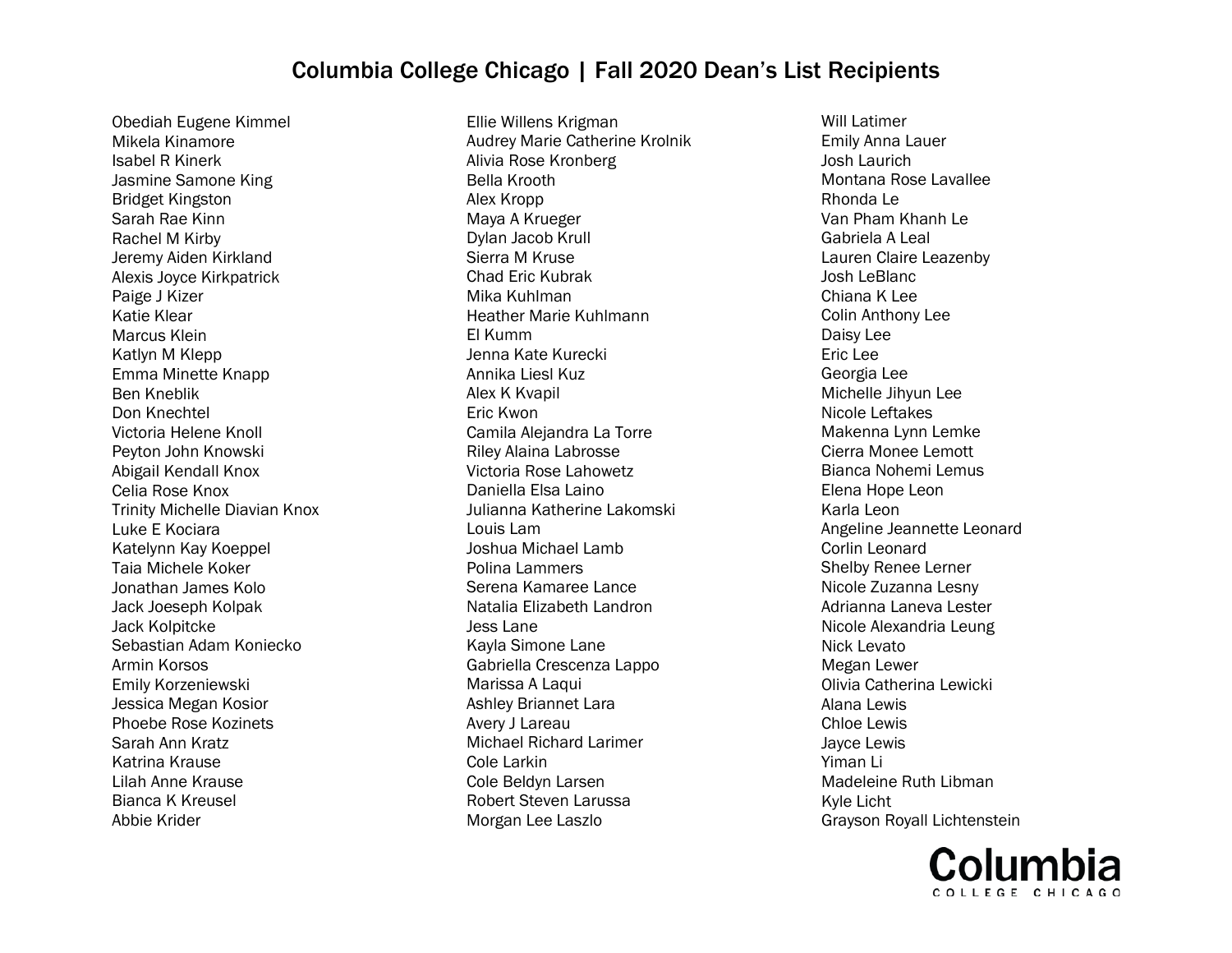Brenda Lie Ava Rose Liebentritt Brendan Thomas Lienau Danni Limonez Mengshin Lin Kori Rose Lindsay Karin Anabritt Linne Vaness Lipnica Jack M Lisula Al Liu Hongyue Liu Tingting Liu Yuyang Liu Sarah Elizabeth Livingston Josephine K Lo Karana Kimberly Lobaugh Elliot Jefferey Lockshine Joy Lockwood Penn Jackson Lodin Liz Logback Isabella Alexandra Long Olivia Miranda Longarini Ally Longo Carlos Jorge Lopez Cecelie Giana Lopez Danny Lopez Desma Michelle Lopez Gigi Lopez Jacob Santos Lopez Jose Francisco Lopez Jr Mark Lopez Jayda Marie Love Jerry Lee Love Jon T Lovisetto Case Scott Lowe Gillian Kathryn Lowe Dianely Lozano

Juana K Lozano Rachel Lozano Raul Lozano Jr Guanrong Lu Haoxin Lu Kristen Lu Hazel Anais Lucey Katelynn Alexandra Luchtenburg Sam Ludwig Alexia Ryan Lumas Jennifer Luna Benjamin Lurie Arriana D Lyles Mya R Lyman Ada Robinson Lynch Isabella Grace Lynch Liam Zvi Lynch Liam K Lynn Cuishan Ma Frank Ma Sarah H Maali Aiden M Mabrito Brandon James Macciaro Rachel Lynn Macciaro Lauren Faith MacDonald Rhiannon Beth Ione Mach Julia Machado DAlo de Oliveira Haley Jolene Macias Giovanni Macias Valadez Carly Elizabeth Mack Paige Christine Mackey Lauren Nicole Madderom Joshua Luke Maddock Nick Madison Nicole Abante Magat Andrea Magdaleno Gina Marie Maggiore

Annie Mainwaring Abbey Majewski Jared Maldonado Faith Malinowski Elvina Malkoc Patrick Lee Mallon Alena Ella Mandell Jakely Hannah Mange Hope Victoria Manigault Sydney Denise Mantei Giovanna Mantovani Trevizam Tracy Marasigan Angelica L Marcial Gabriel Marin Sydney Kristen Marion Sarah Ann Marks Dylan Yeager Markulec Harry Roger Marsh Caden Zane Marshall Christopher James Marshall Merry Marshall Celestina Lynn Marszalek Alex Martell Aleister Cain Martensen Giovanna Lucia Martin Hayden Grace Martin Karla Michelle Martin Lauren Ray Martin Ray Martin Katya Martin Del Campo Andy Martinez Elyssa Celeste Martinez Erika Martinez Jovani Martinez Keanu Caleb Martinez Marilyn Guadalupe Martinez Mia Liana Martinez

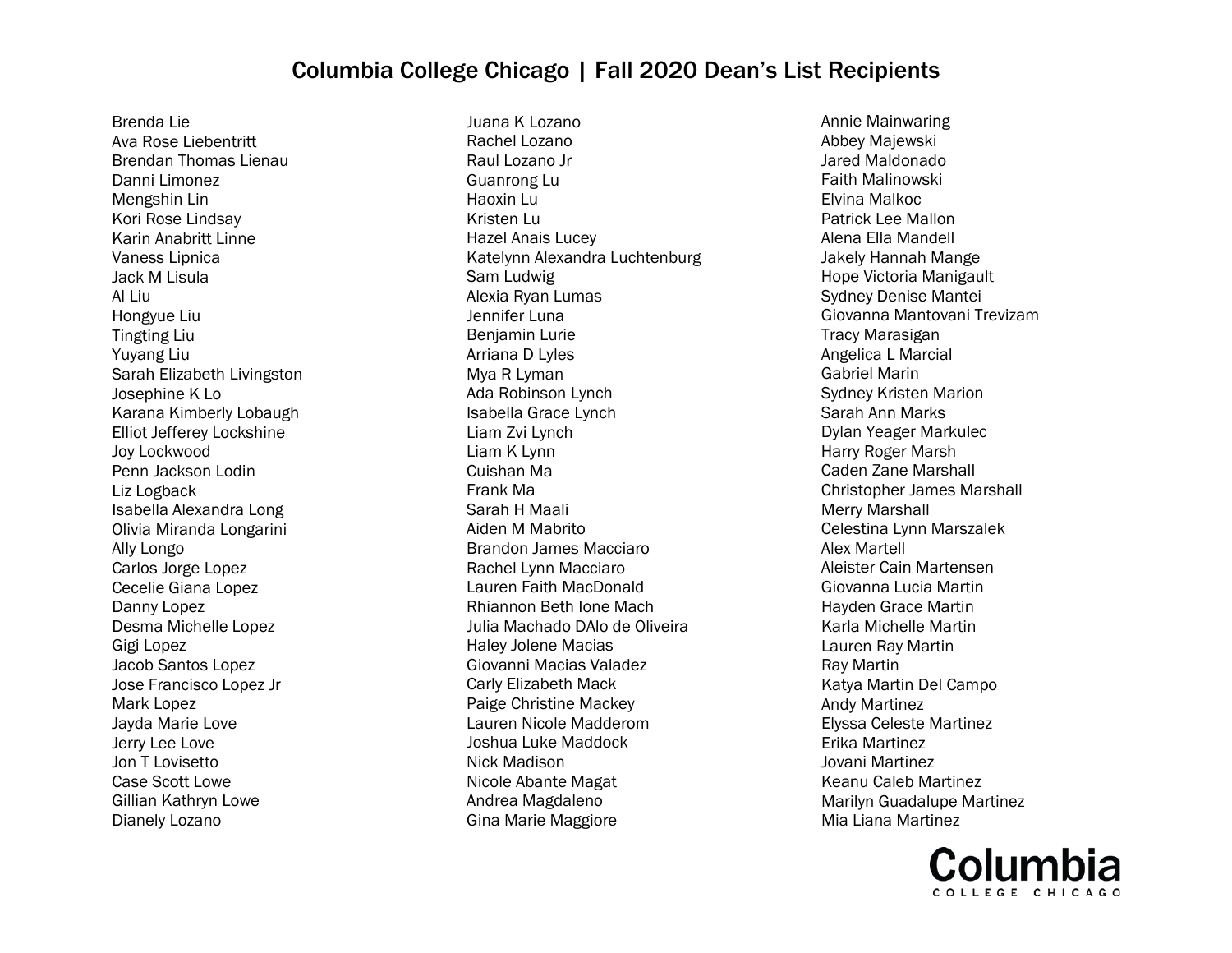Rylan C Martins Cade B Martsching Ryan Alexander Marx Mei Ling H Marzonie Angela Mascote Llewyn Mason Olivia J Mason Victoria M Mason Nicole Massat Kylee Alexis Masterson Lauren Kathleen Mateling Ivan Matiash Gerson Xhina Rey Matias-Ryan Gionna Matthews Holly Grace Mattox Kenna Maurisak Reed William Mauro Emma Dowling Mayers Abby Louise Mayhue Patrick James McArdle Lauren Mcbride Blaine McBroom Nailah Kenya McCann Dara Starr-Cynthia McClure Claire McConnell Rachel McCoy Rachel Grace McCumber Jessica Marie McDermott Duncan F Mcdonald Fay McDonald Ash McDowell Maddy McEachen Kelly McElligott Megan Elizabeth McFarland Makayla Lashay Mcgee Lawson Keith McGrain Samantha Marie Mcgrath

Shaelin R Mcgrath Mac McGuire Deven Samuel Mckinley Stella L Mclemore James Edward Mcmahon Chloe Blair McMullen Emma McNamee Alyssa Ann Meadowcroft Mikayla Renee Medders Angelina Evelyn Medina Anthony Ray Medina Josh Medina Miriam Medina Melanie Nicole Medrano Jade Mehok Sneh Pratik Mehta Isaac Benjamin Meier Makayla Rae Meinhardt Eion James Meldrum Israel Melendez Jr Max Furley Mellor Chloe E Meltzer Rachel Marianne Meltzer Janelle Menard Yasmin Mendiola Rochelle Escobar Mendoza Chenyang Meng Mollie Amanda Menuck Jazmin Mercado Mellisa Jeniffer Merchan Vanessa Ann Merola Athena B Merry Dixie Mesi Cadence Eve Messier Windom Stuart Ellison Mesure Alexandra C Metrou William Michael Meyers

Rachel E Meyerson Sarah Elizabeth Michels Shea Middendorf Dan Mark Miklos Sophie Marie Mikos Jada L Milazzo Paul Daniel Milkent Cody Alan Miller Dylan B Miller Emily G Miller Jahmelah Zevah Miller Keldyn Faith Lynne Miller Lauren Elisia Miller Mary Kate Miller Ryhen Nikole Miller Shelby R Miller Samantha Milligan True Gordon Mills Naikym Marsellus Milton Sophia Minello Cheenee Marie Danga Miranda Eliannethe Miranda Colon Sarah Mitrache Micah Angelic Mixon Lorelei Iwalani Miyamura Akito Miyazaki Siena Ann Moccia Pranav Raj Mogadati Samantha Ann Molback Nina Ruttan Moldawsky Gustavo Molina Ruben A Molina Gabriela Adela Molina Velarde Angela Joy Moline Chrissy Molloy Jasmine Celestina Monarrez Ellie Marie Moody

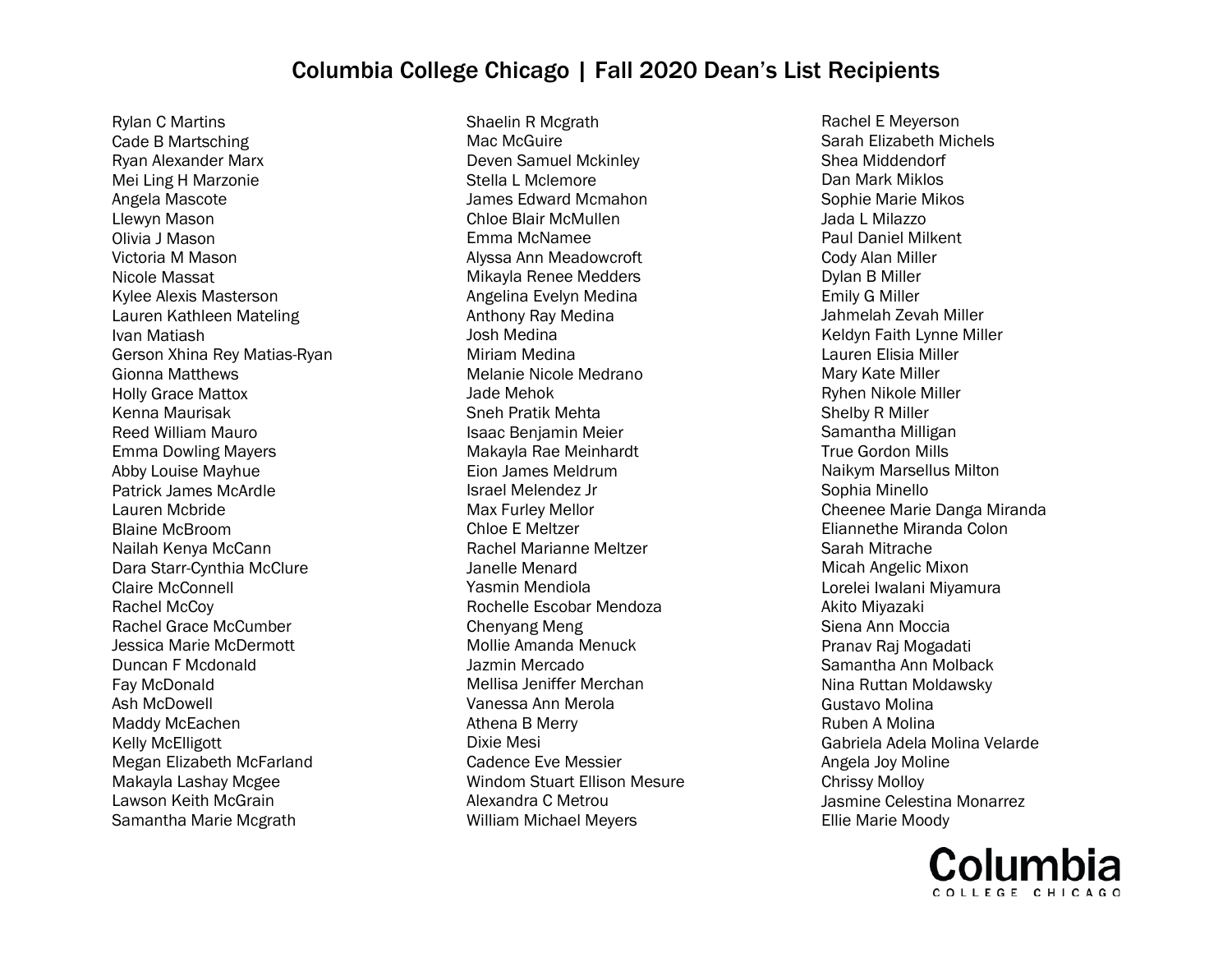Trinity Alyes Moody Lilly Mooney Asher Moore Ashley Moore Caroline Annette Moore Saevion Syncere Moore Jack Edward Moorman Cristian Andres Mora Morales Suprajira Morakotjantachote Marco Ezequiel Morales Tyler Morales Sarah Grace Moran Sean Davey Moran Aidan Christopher Morello Ana Catalina Moreno Anthony Morgan Richard Dennis Morgan Jr Ryan A Morgan Liv Moriarty Alex Morris Christopher James Morris Emma Nicolle Morris Steven Gerald Morris Xavier Stevon Morris Eilish Margaret Morse-ORourke Fatima Moshaymesh Nina Gabrielle Moutrie Beatrice Hope Moxon Angelica A Mrugala Kevin Muckian Renee Marie Mudgett Emmalyn Grace Mueller Lauren Mary Mueller Clara Ingrid Muffitt Sarina Claire Mugino Alimmah Maryam Muhammad Nurrah Aishah Muhammad

Miranda Rochelle Muldowney Nathan Alexander Mullin Annaliese Nicole Munn Arturo Cristian Munoz Anastasia J Murphy Bri Murray Iman Music Michael John Nadasky Polina Naletova Jamie Ann Nance Angelina Cara Napoleone Gillian Christine Naradowski Madeline Kennedy Nathaus Philip Nauman Christian Alexander Navas Kayleigh Nawrocki Mary E Neely Roxanne Neely Amelia Kaye Nelson Jenna Taylor Nelson Mariah I Nelson David Joseph Nepomuceno Aaron Robert Nettekoven Ellie Magdalena Neumaier Gina L Newberg Miri Newman Hallie Ann Newnam Phuong Thanh Thien Ngo Angelina Conde Nguyen Grace Thao Nguyen Tien Quynh Thi Nguyen Trang T Nguyen Vivian Nguyen David Justin Nichol Samuel P Nickoloff III Nicole A Nicolalde Austin Nino

Aaron Michael Nixon Sol Ruby Nolasco Jerrell Orlando Nolen Toni Nordone Alexis Kristine Norris Garrett Norris Grace Christina Norton Bekah Norwood Nick Novello Kaylynne Patricia Corrine Nowak Rachel Nowak Shannon Nugent Emma Carol Nykiel Emily Obedoza Emet Oblifias Audra OBrien Megan Elizabeth OBrien Charles Boyd O'Brien Andy Daniel Ocampo Johnny Ocampo Jonah R Ocuto Winter Oddo Jenna Marie Odell Pawla Odjakova Taylor Middle Oechsel Chloe Anais Offer Alyssa Ohme Rebecka Olga Ohrstrom Kann Omar Ojeda Kaitlyn OKeefe Sophia Allegra Okugawa-Stoller Theresa Okuwobi Kara Christiane Olander Beau Old Anthony A Oleszkiewicz III Vail Elizabeth Olinger Magnolia Blue Oliphant

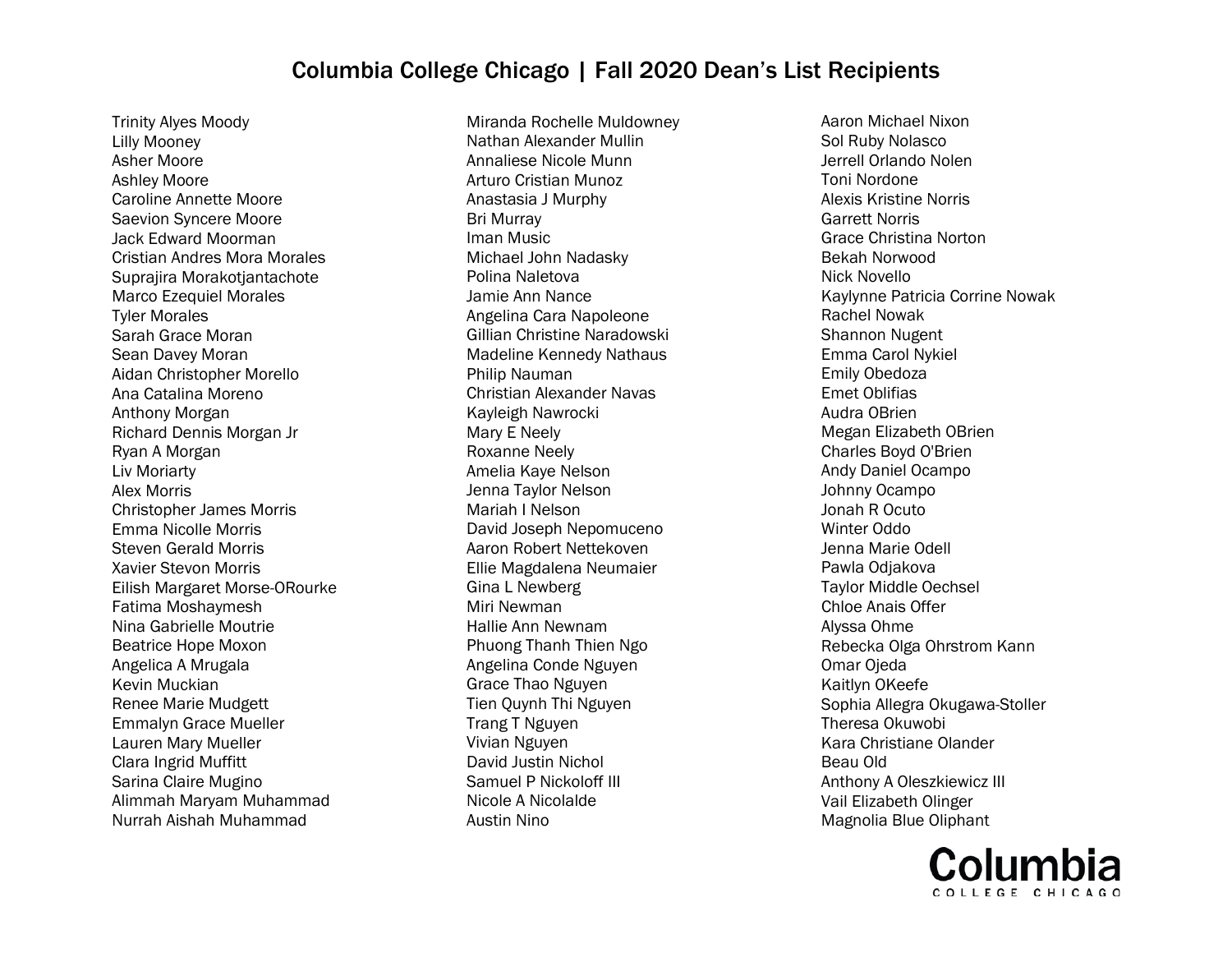Emilly Olivares Taleisha Oliver Solange Rose Olivier Juliette Marie Olivo Tully Olsen Ainsley Jayne Olson Megan Renee Olszanski David Olvera Eleni Omiriadis May Zin Oo Nuttha Oonsuwan Carter Richard Opsahl Christian Ortiz Lillian Veronica Ortiz Jorge Luis Ortiz-Remigio Grant Thomas Osum Liliana Allison Otero Avery Glenn Owings Stephen Kemal Oz Sadie Ann Padjen Joy Angelique Padua Molly Irene Pagano Audrey Elizabeth Paige Michelle Pala Kaylee Rose Palak Nick Pales Marianna Maureen Palladino Deanna Louise Palmer Peyton Jazmir Pannell-Johnson Morgan Whitman Papay Madeline Ann Paradis Sonja Elisabeth Pardee Tricia Parent Olivia Grace Parisi Daniel Park Benjamin Alan Parr Madison Lynn Parr

Tyler Parrish Ashlyn Riley Parsons Moe Partain Hemal Patel Shayna Patel Urja Patel Daniel Matan Patt Sydney Ryan Patterson Damia J Patton Alina J Pawl-Castanon Chase I Payne Patrick Joseph Payne Cydni Denise Payton Reide Pearson Zoie Pearson Sebastian Herald Pedersen Alex Peek Ally Peggs Keziah Aurielle Pegues Gabi Pelayo Nathan Francis Pellizzari Alana Marie Pendergraft Isabela Jacques Penner Elliott Joel Pepich Savannah Ann Peplowski Crystal H Peralta Vic Peralta Alejandra Pereida Rachael Perez Angelina Sylvana Perino Devin Pathric Perjak Jordan N Perkins Elizabeth Gail Perry Rachael Anne Perry Zion Alexander Perry Jacob Richard Pesci Kyra Emilie Peter

Alexander Stuart Peters Erin Elizabeth Petersen Anastasia Petran Linh Chau Khanh Pham Samantha Pham Maddie Phelps Sophie Rose Philipson Charlie Phillips Natalie Ann Piaskowski Charles Aaron Pierson Taylor Evelyn Pike Vivian Marina Pina Ella J Pinceloup David Pineda Valeria Pineda Marden Pinzon Emmah Isabelle Pirie Jess Pistone Matilda Plaza-Gibson Mary Grace Plazak Amy W Pniewski Alissa Pocius Ana Maria Gennadiev Podgaiskaya Presley Elizabeth Poe Magdalena Pogue Sebastian James Pokorny Riley Rose Polatsek Olivia Natalie Policastro Sophie Polido Kendall Lee Polidori Mitchell E Pollitt Maureen Elizabeth Polyak Anna Kay Pontius Phoebe M Pope Arturo Portales Dakota Azul Portell Nathan Porter

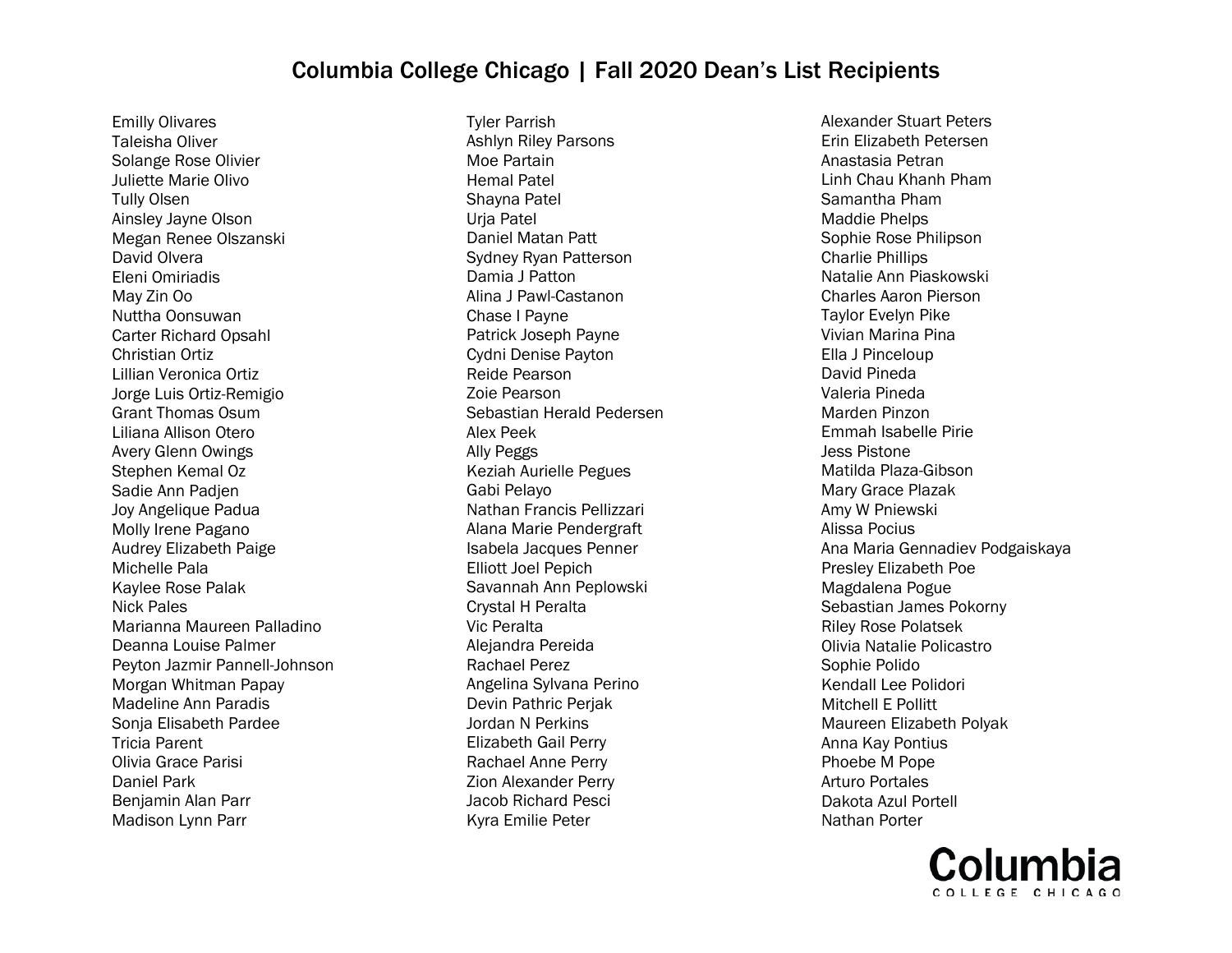Joseph Daniel Poselenzny Tore Posterli Annabel Rose Pottebaum Shelby Lynn Potter Laurel Irene Powers Brennan Michael Pozzi Miranda Mae Prater Ruthie Theresia Prayitno Elise Anne Praz Becky Presi Brandon James Prichard Angie Prieto Josh Prost Allison Prough Josephine Dayne Provencher Connor David Pseja Molly Rose Ptacek Valentina Sol Pucarelli Anna Marcelina Pudlinski Elaine Pugsley Aashutosh Ashokkumar Punjabi LaCole S Purley Sarah Madeline Puzio Asia Cierra Pye Jacquelyn Paige Pytlik Daixi Qin Zhang Qiuzhang Ryan N Quade Michelle Quiroz Zachary S Raber Niko Radicanin Eryn Nicole Rafferty Trent W Ramert Bri Ramirez Julissa Ramirez Karel Ramirez Nelly Ramirez

Alicia Ramos Christian Alexander Ramos Gaby Ramos Jessica Monique Ramos Vincent Alejandro Ramos Sam Ramsey Miranda M Randel Alessandra Rangel Dilip Rao Adam James Rappe Nicholas J Raske Julia Marie Ravenscroft Nathan T Raymond Hannah Raymundo Grace Makenzie Reasoner Kristen-Nicole Reaves Karina Doris Rebb Natalie M Rechner Treyson Blaine Redmond Clara Alia Reed Jessica Rachel Regan Mary Linda Reid Jake Thomas Reilly Parker Reilly Ethan William Reinbach Melanie Ann Remkus Shan Ren Jackson Mays Renda Wesley Gordon Reno Fiona Eleanor Renteria Adolfo Resendiz Avery T Resendiz Kevin Scott Resnick Joselle Blanca Reyes Bailey Jewel Rezman Maria Elena Ricci Amy Katherine Rice

Sam Rice Noel Blair Rich Nia Amani Ricks Ruth Estefany Rico Rebecca Ann Rieckmann Abby Tomiko Rieve Oliver Elliott Rigsby Brigitte Riordan G Rios Keanu Rios Miles J Rios Lauren E Ritter Haley Christina Rivard Beck Enzo-Brant Rivera Michael Damian Rivera Dakota Gwen Robb-Bryan Anna Marie Robbins Madalyn Grace Robbins Katherine Allene Roberts Richie Michael Roberts III Noa Robida Aaliyah Michelle Robinson BelleAime Alexandra Robinson Caroline June Robinson Kitty Robinson Peyton Danielle Robinson Sam Handley Rocha Eleanor Frances Roche Bertram Rodgers Alea Rodriguez Andres Rodriguez Bianca Marie Rodriguez Giselle Rodriguez Victoria Elizabeth Rodriguez Abbie Roe Luke Thomas Roe Anna Elizabeth Rogers

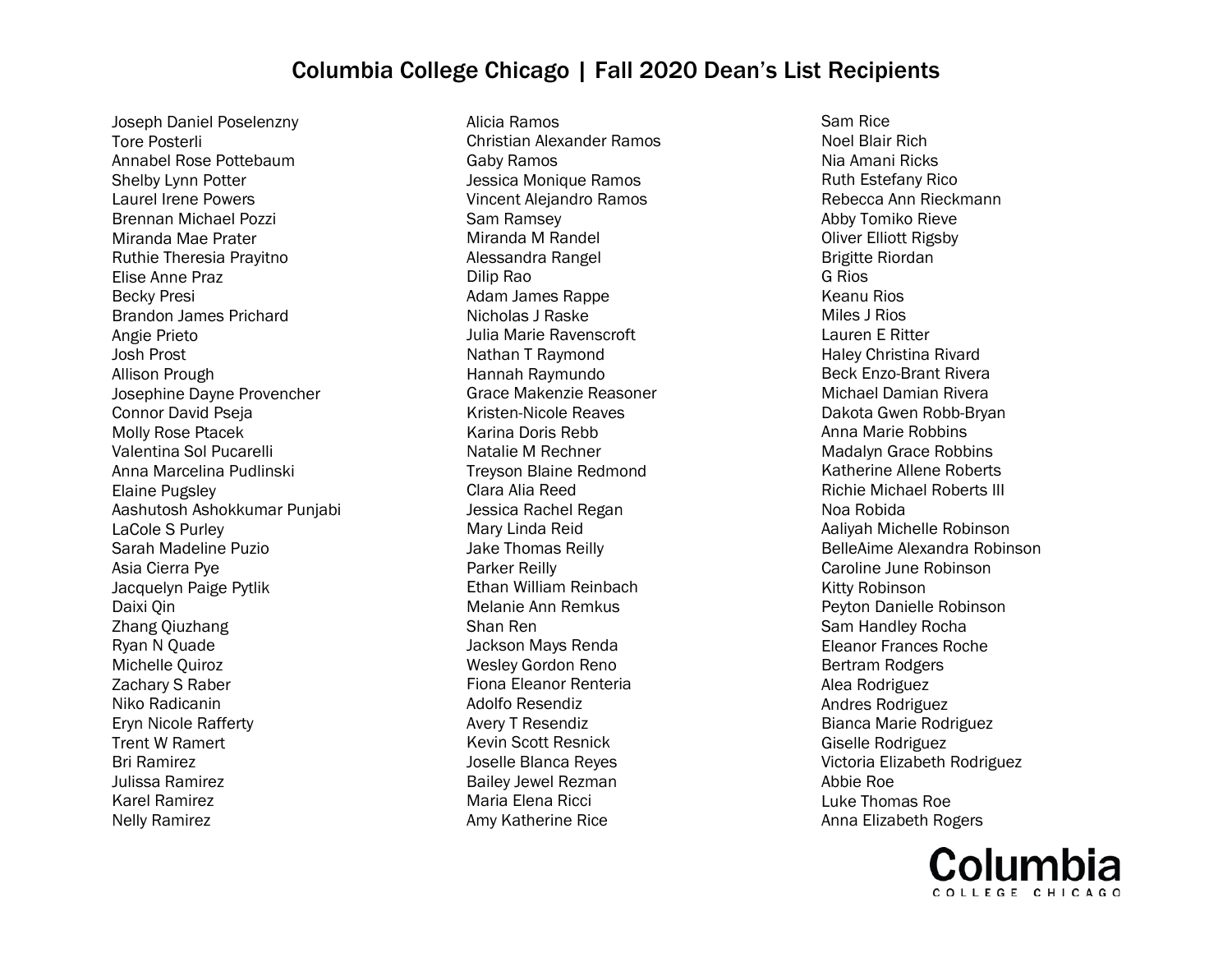Carson Son Hong Rogers Isabelle Rose Rogers Alana Marie Rojas Melanie Joyce Rolfe McKenna Chelsea Roman Nina Lucia Romeo Ivy D Rook Gabby Rooney Oliver Roper Mathew K Rosario Ally Katherine Rosenthal Rachel Emily Rosewater Jennifer D Rosner Nate Roth Joseph Zain Rout Travis Aaron Rowe Ansley Elizabeth Rowell Lulu Rozo Stephanie Rubeo Marliese M Ruch Junior Ruiz Ryan Henry Ruocco Cole Joseph Ruoto Jessie Rupp Jada Nicole Russell Kevonna Tyiesha Monique Russell Megan L Russell Ian S Rust Jadyn Nicole Rutherford Kailey Nora Ryan Giselle Christine Ryan-Arce Malcolm James Ryshavy Paulina Aniela Ryt Sophia Marie Sadler Ashley Taylor Sage Wren Sager Addy Saindon

Teya Renee Sainz Kelsey Elizabeth Sakowski Connor Staton Sale Salmah Yasmeen Saleem Sofia Salgado Sol Salinas Nicholas Jordan Salinger Maya Ann Salman Alyssa Kay Sammons Lucretia Rhys Samuel Carlos Eduardo Sanchez Eduardo Alexis Sanchez Eli Sanchez Jesus Alberto Sanchez Karla Itzel Sanchez Marcos R Sanchez Alexia Sanders Megan Leigh Sanders Alexis Joel Sandoval Sydnie M Sanford Holden Gabriel Caesar Santi Derek Santiago Tatianna Isabel Santiago Angela M Santoleri Madison Claire Satterfield Ashton Saucedo Jairo Saucedo Matthew Curtis Sauve Danilo Scekic Brenna Schaefers Alice Thompson Scharf Alex Matthew Schenberg Jillian J Schendel Oliver Schilling Casey Elizabeth Schissler Emma Rose Schlader Abbygayle Marie Schlappi

Alex Schmelter Janey L Schmidt Cecilia Grace Schmitt Summerlee Jade Schmitt Marie Schmitt-Barker Sabrina Blair Schoenberg Morgan Rae Schoenecker Keefer James Schoon Jethro John Schoppenhorst Sarah Lynn Schorle Katie Layne Schroeder Cassandra Janet Schulist Maxwell Schulte Abby Schultz Jack Donald Schultz Daniela Marie Schwab Heavenleigh Scott Ian Matthew Scott Isabella Scott Jacob Donald Scott Sabryna Carolynn Secoy Anisa Selenica Eve Morgan Senderhauf Grace Catherine Senior Ralphie Serpico Evryn Sevcech Sydney L Sexton Emily E Shanholtzer Shefali Sharma Sophia Rae Sheets Mackenzie Elizabeth Shelton Inna Sheremeta Rylie G Shettler Sydney Renee Shingle Kai Owen Short London Chantel Short Aidan A Siavelis

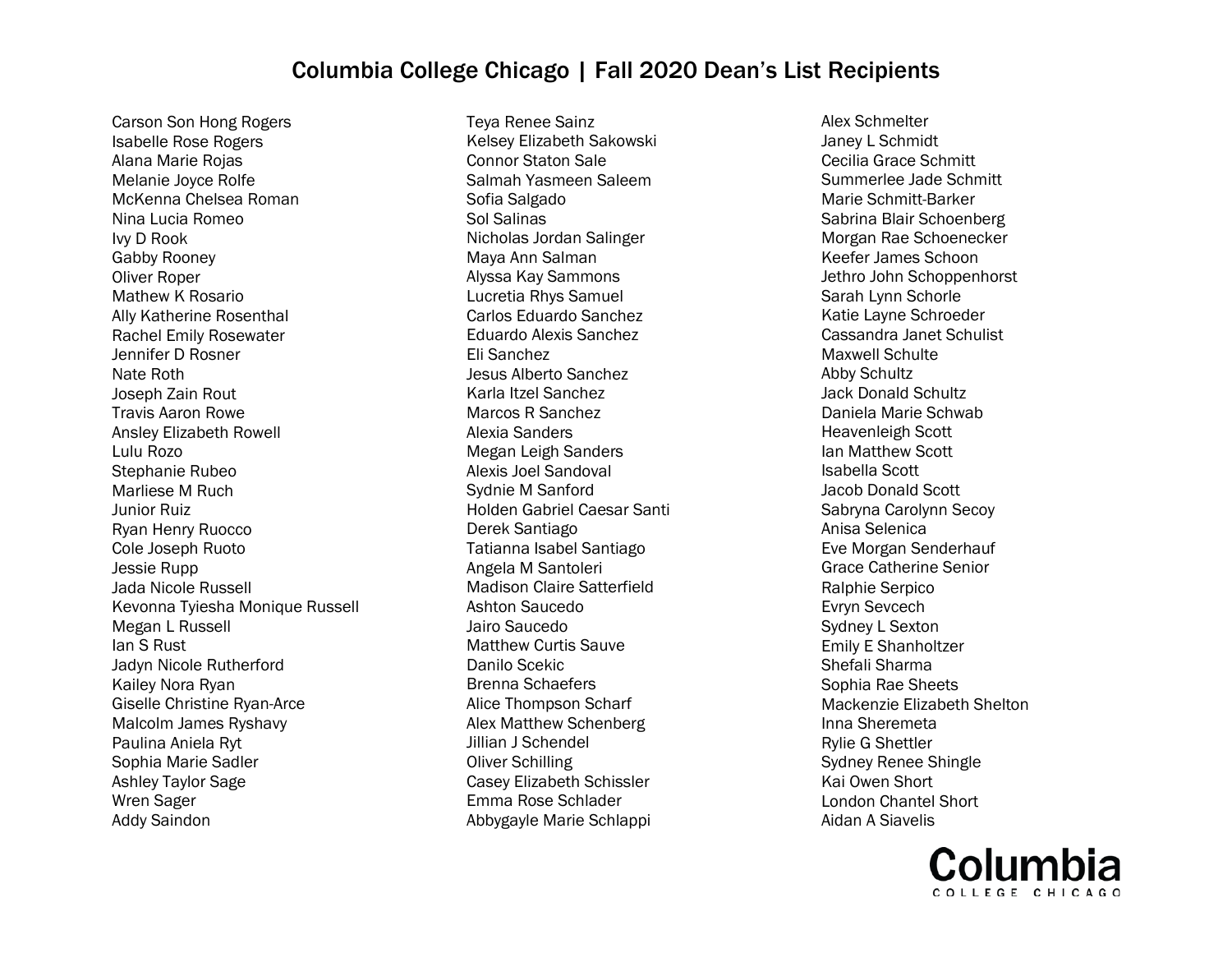V Sidaugaite Zelda Reh Vap Sidener Jai Sidi Anna C Sieg Tina Siegler Erica Lee Siliezar Ben Sill Brianna Soledad Silva Giovanni Silva Taylor DeBary Simonette Adonijah Sims Amaiya Chanel Sims Jaida Rachelle Sims Lauren Elizabeth Sims Ella Mae Sinclaire Noah Sirkin Nyia Dela Sissac Paolo Skyrus Kaylie Nicole Slack Emma Claire Slattery Henry A Smalstig Rylie Nicole Smedley Kamy Smelser Katie Smetana Jo Smilkova Abby Smith Abi Smith Avery E Smith Cody W Smith Cooper H Smith Danielle Ami Smith Hannah LeeAnn Smith Kaylee F Smith Maurice Jerome Smith Nathaniel T Smith Ned Smith Parker Keith Smith

Tesnim Ekram Smith Klaudia Smolen Nadia Jordan Smothers Sigourney Sneed Matthew R Snyder Ella Jenae Sobczak Kevin Sobotka Lizvett Lucero Solano Polina Solomakhina Peter Sim Som Farren Sommer Rana Somo Yang Song Yasmine Essence Soria Cristian Oscar Soto Caleb Sowle Gia Rita Spalla Jordan Spannbauer Jackie Spencer Alex Jo Sperry Andrea Sperry Jack Ryan Spinella Peyton Jaron Spitzer Melanie Spore Karen Elizabeth Spriggs Hailey Elizabeth Springer Sarah Orion Staab Nia Kamil Stafford Ava Cedel Stammer Lana Rose Stanczak Brady Scott Stanfield Olivia Raine Stankovich Savanna M Stark Zoe Steenwyk Artur Stefani Stefani Fagundes Joseph Michael Steffel Savanna Hope Steffens

Nicole LeAnn Steffensen Katrina Steffy Daniel Jeffery Steininger Catherine Julia Stema Trevor Stewart Anna Stobaugh Haven Hope Stohler Michael Paris Stone Cal Strawhecker Taryn Elise Stroman Shane D Strong Colette Hanna Stubitsch Corey James Crawford Stulz Conner Preston Stumm Jessica Sturgeon Livingstone Correa Sucasas III Cayla Allison Sudie Liam E Sullivan Thomas John Sullivan Dorian Alexis Sumwalt Axel Luke Susuras Hannah M Sutherland Sedona Lynn Sutker Austin Tanner Swanson Maya Star Swan-Sullivan Jodi Michelle Swiderski Moira R Swinford Reagan Nicole Sword Safura Afaf Syed Andrew Sykora Chloe Mei-Lin Sze Sabrina Szigeti Leor Benjamin Szleifer Eden Szopa Sienna Osanna Szustak Elissa LeAnne Szymczak Folasade O Taiwo

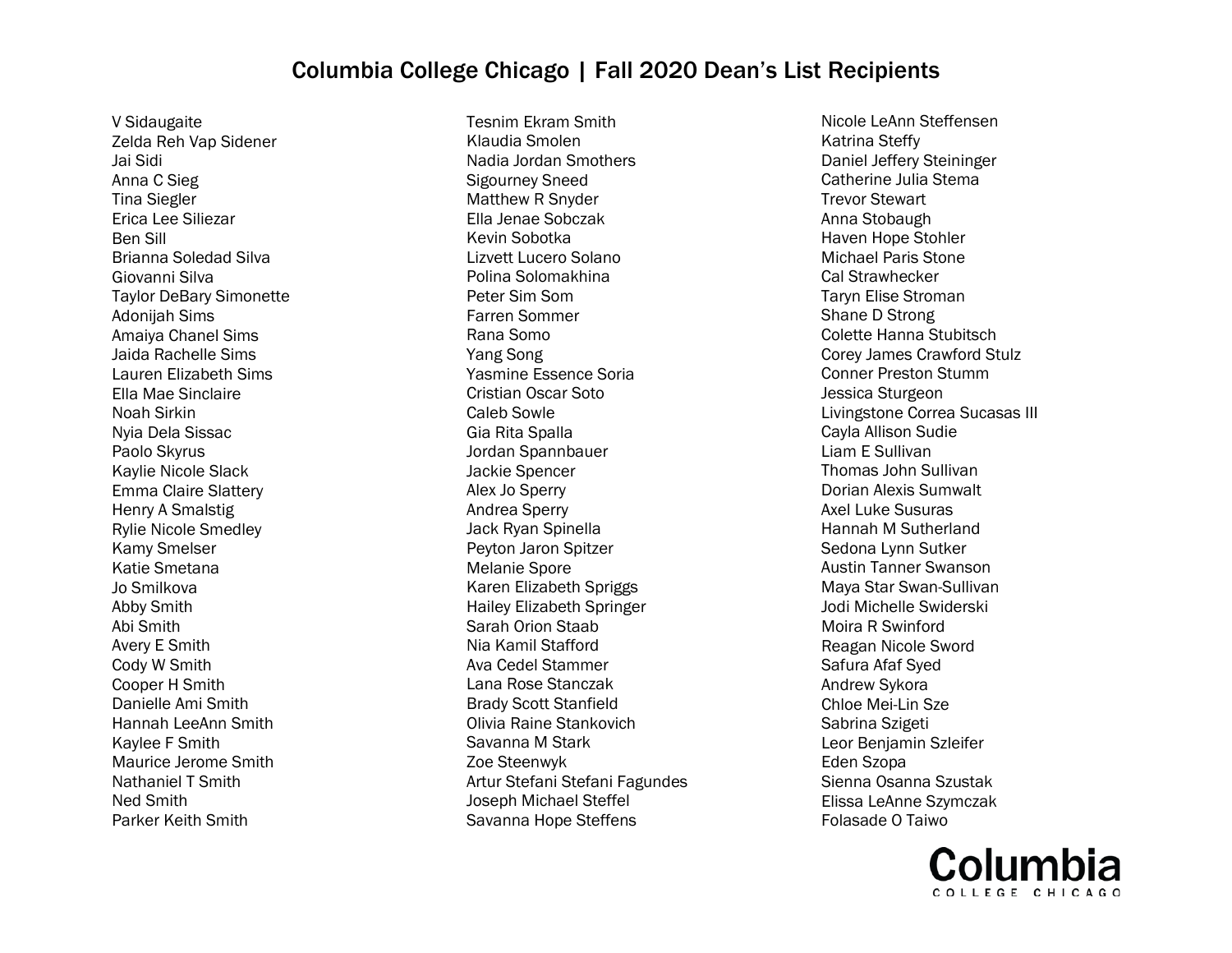Zoe Elizabeth Takaki Katherine M Talbott Grace Patricia Tallmadge Alexia Tamayo Xian Hong Tan Zach Tan Jackie Tang Juan Carlos Tapia Jr Samantha Nicole Taplin Reign Tapp Marisa Marie Taravella Mikey Tardy Mariah Faye Tatum Adam D. Taucher Kayla Christine Taylor Kelcy Pamela Taylor Kerryn Nichole Taylor Liam Michael Taylor Sasha Elizabeth Taylor Emi Teitelbaum Jennifer Teliz Jack Tenbusch Michael David Tendy Elyse Terrazas Jane Marie Teska Kat Thanopoulos Jack Theil Lianna C Thierry Ashleigh Thomas Kirsten Thomas Libby Thomas Sydney Rae Thomas Allison Jessica Thompson Carley Ruth Thompson Carlie K Thompson Hunter Thompson Izaak Thompson

Jazmine Thompson Jello Thompson Kat Thompson Annabella L Thornton Bella Thornton Madison Cynthia Thornton Sarah Rose Thurman Christopher Scott Thurston Kate N Tierney Mara Kathrine Tillman Kayla Idesa Marie Manala Timbol Nealie M Tinlin Jai Tobin Lauren E Toepper Destina Tokbas Camryn Joy Tokos Shane Tolentino Phoebe Anastasia Tomsu Kaelan Tonjes Ariel Elizabeth Tonkel Hannah Olson Tonn Ashley Renay Torosian Ariana Katalyn Torres Giselle Lealani Torres Janessa Yvette Torres Joe Torres Jonathan Torres Mia Celine Torres Nathaniel Torres Osvaldo Torres Alex Torres Gomez Cesar Alexander Toscano Anna K Totzke Travon Toussiant Raegan Elizabeth Townsend Rita Maria Tramelli Marissa Doreen Traver

Rachel Trebswether Joseph William Trezek Grace Triggiano Rogan Dianeli P Trinidad Grace Luisa Trivax Ben Troccoli Stephanie Trost Taylor Josephine Trotter Isabel Trujillo Anh Truong De Andre Tucker Laura Silin Tudge Ben Tufts Patrick Scott Tumulty Kim Tupas Estefany Turcios Jerod Dean Turner Katie Turner Myer Lee Turner Nicole Marie Turner Nia Jean Twaddle Caitlin Rose Tylka Michelle Tylka Amanda M Unger Natasha Rose Uno Fabian Uribe Gabriel Alexander Utreras Leanne Christina Uzelac Devin Vahl Alexa Noemi Valadez Raven Vales Noelani Ariel Valle Alexandra Paige Van Loon Antoinette L Vandenbroucke Madeleine Grace VandenHeuvel Max Vanderwerf Tomi Semira VanDyke

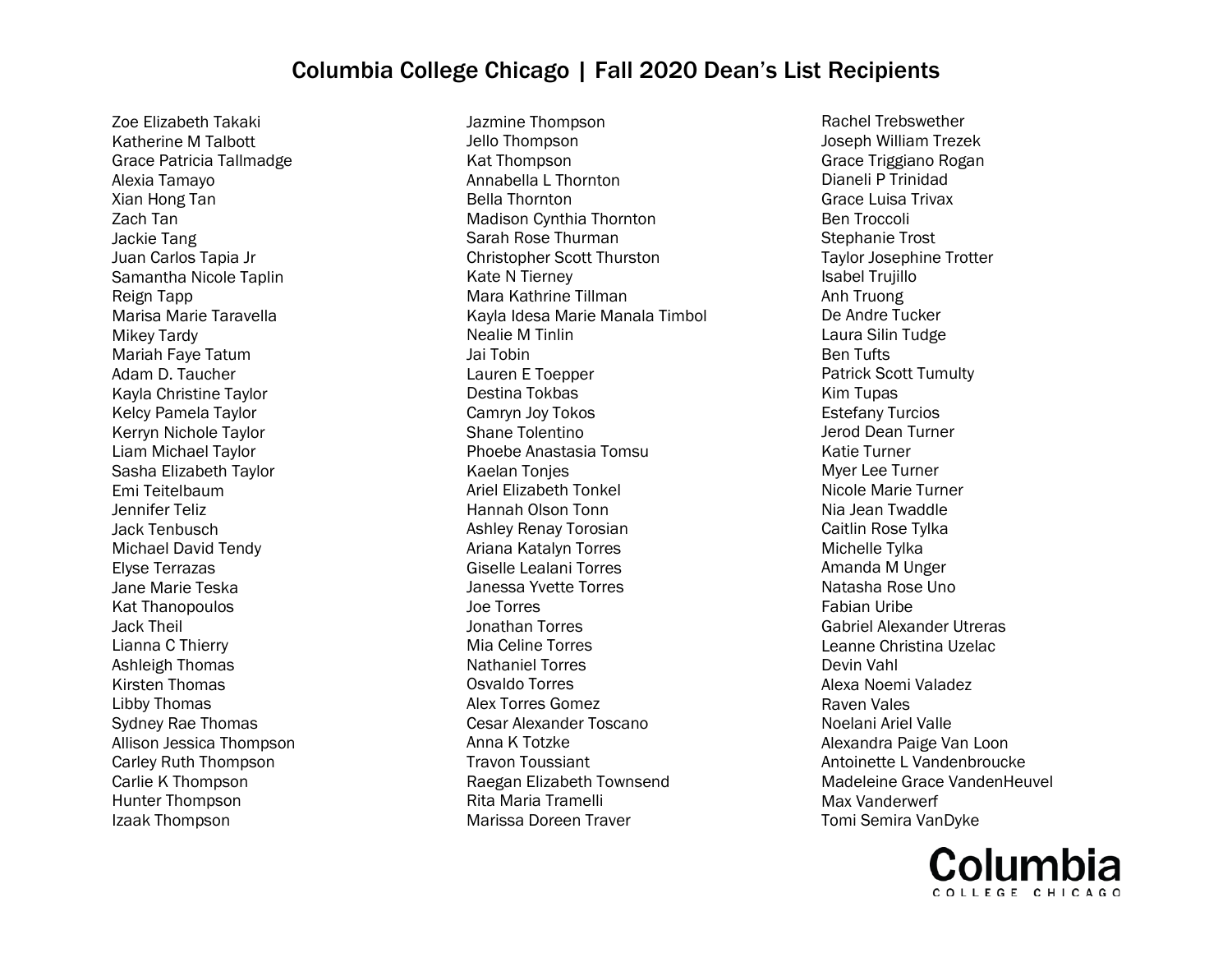Melanie Ja-Hyun VanHaren Mandi Cheri Vanhoy Matt VanOsdol Jacob Aries Vargas Jesse Vargas Jorge Alfredo Vargas Natalia Syrentha Vasic Isabel Mae Vasich Mia Marie Vasquez Raul Rodolfo Vasquez Madika Vaynerman Kimberly Monserrat Vazquez Nick Vazquez Zoe Elizabeth Veasey Lucas Timothy Velazquez Sabrina Nikolette Velazquez Frank Charles Vella Anna Venekamp Mariana Victoria Venturella Kaitlyn Venturina Molleigh Rae Verhoye Shane Michael Verkest Five Verrier Tejas Raghav Vibhu Nicholas W Vieceli Yesenia Aurelia Vilella Chris Villapuda Raina Villareal Marshall Allen Villarreal Sheridyn Elaine Villarreal Abi Villasana Yasmin Villasenor Denisa Viragova Gursimar Virdi Josie R Visser Imani Z Wagner Reena Noelle Wagner

Amelia Danielle Walczak Peyton Maria Waldera Monika Amalia Walewender Callie Jay Waligora Frankie Walsh Nina A Walsh Saffron J Walter Chloe J Walters Mariusz Jan Walus Lily Maya Wan William Wang Yani Wang Asha Kali Ward Courtland Ward Jabari Zakee Ware Amber Denae Warfield Bella Warner Gemma Elizabeth Warren Shiloh Tumo Washington Gabby Watkins Mary Isabel Watkins Zion Myung Watkins Julian L Watson Mary Elizabeth Watson Kaci Jae Watt Ella Watylyk Cordelia I Weatherby Houston Weatherly Jackson Davis Weaver Jamila Aisha Webb Sydney Laurel Weber Gillian Hana-Jordan Wedemeyer Christen E Weeden Aliver Weeger Zixin Wei Sawyer J Weidman Emma Marie Weightman

Jack Weimer Matthew Thomas Weimer Olivia Weintraub Hannah Weiss Parker Sydney Weldon Katie Welko Bonnie Tess Weller Julia Sara Weller Leah Renee Wellman Casey Wells Spencer Dylan Wendt Charlie West Morgan Liberty West Alena Wetter Annie Shea Wheeler Alex Henry White Enias A White Javon Anthony White Jr Jesse L White Luke Daniel White Martha Froehle White Natalie Marie White Teanna Marie White Alexander Gage Whitehurst Deanna Lynn Whitlow Mickayla Rankin Whitt Matt Whoriskey Emma E Wiederkehr Hannah Wien Benjamin James Wiersema Tanner Joseph Wilcox Alex Wilkerson Camille Marie Willaford Michael Jeffrey Wille Abby Williams Alijah Isaiah Williams Chase Ned Williams